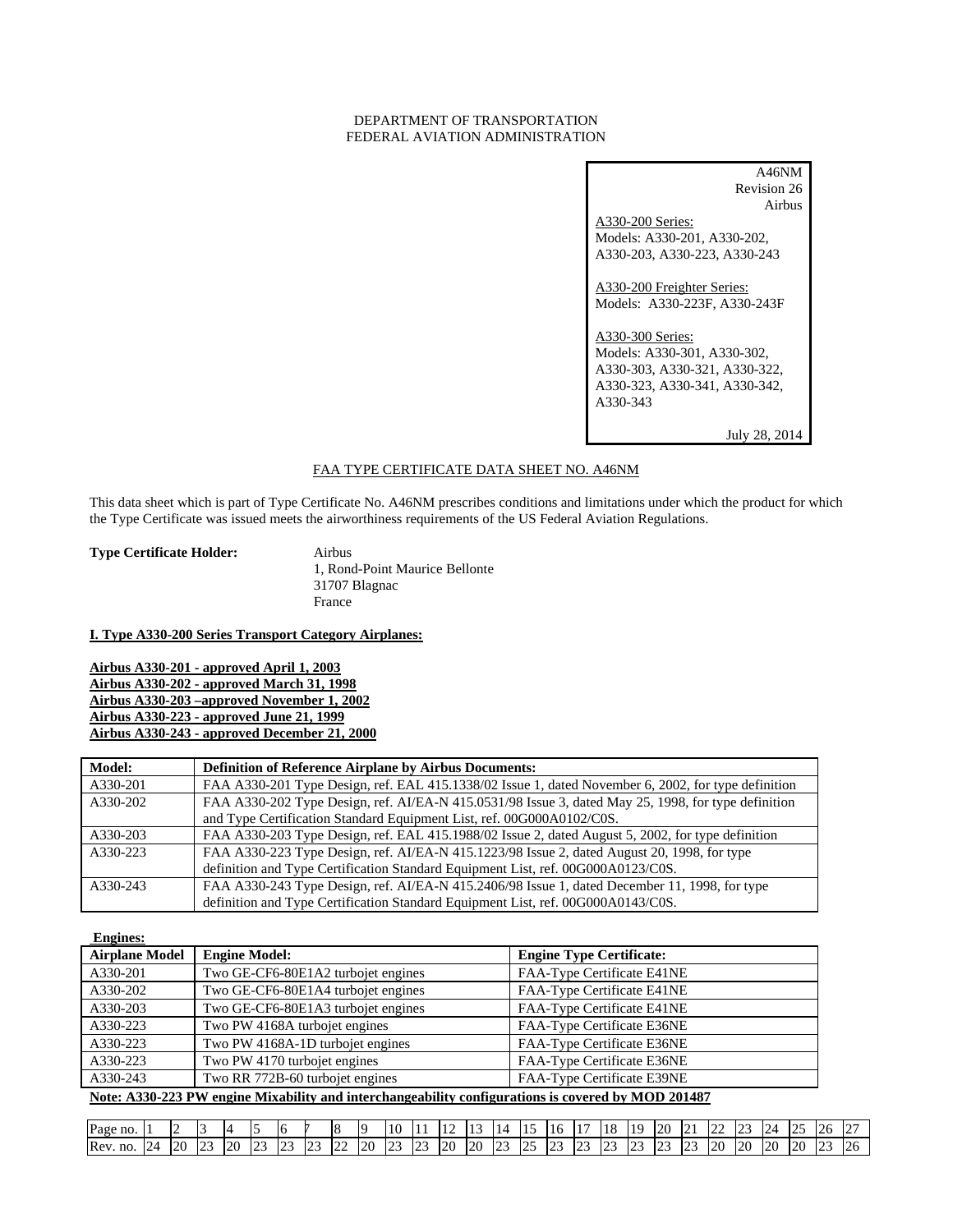# **Fuel:**

See Section IV, Data pertinent to All Model A330-200, A330-200 Freighter and A330-300 Series airplanes.

#### **Engine Limits:**

| <b>Engine Limitations</b>     | A330-201                                            | A330-202                           | A330-203                           |  |  |
|-------------------------------|-----------------------------------------------------|------------------------------------|------------------------------------|--|--|
|                               | CF6-80E1A2                                          | CF6-80E1A4                         | CF6-80E1A3                         |  |  |
|                               | FAA Data Sheet                                      | FAA Data Sheet                     | FAA Data Sheet                     |  |  |
|                               | E41NE                                               | E41NE                              | E41NE                              |  |  |
| Static Thrust at Sea Level    |                                                     |                                    |                                    |  |  |
| • Take-off $(5 \text{ mn})^1$ | 64,530 lbs                                          | 66,870 lbs                         | 68, 530 lbs                        |  |  |
| (flat rated $30^{\circ}$ C)   |                                                     |                                    |                                    |  |  |
| • maximum continuous          | $60,400$ lbs                                        | 60,400 lbs                         | 60,400 lbs                         |  |  |
| (flat rated $25^{\circ}$ C)   |                                                     |                                    |                                    |  |  |
| Maximum Engine Speed          |                                                     |                                    |                                    |  |  |
| $\bullet$ N1 rpm $(\%)$       | 3,835 (115.5%)                                      | 3,835 (115.5%)                     | 3,835 (115.5%)                     |  |  |
| • N2 rpm $(\%)$               | 11,105(113%)                                        | 11,105(113%)                       | 11,105(113%)                       |  |  |
| Maximum Gas Temperature       |                                                     |                                    |                                    |  |  |
| • Take-off $(5mn)^1$          | $1,787$ °F (975°C)                                  | $1,787$ °F (975°C)                 | $1,787$ °F (975°C)                 |  |  |
| • Maximum Continuous          | $1,724$ °F (940°C)                                  | $1,724$ °F (940°C)                 | $1,724$ °F (940°C)                 |  |  |
| • Starting <sup>2</sup>       | $1,598$ °F (870°C)                                  | $1,598$ °F (870°C)                 | $1,598$ °F (870°C)                 |  |  |
| Maximum Oil Temperature       |                                                     |                                    |                                    |  |  |
| (Supply Pump Outlet) °C       |                                                     |                                    |                                    |  |  |
| • Continuous Operation        | $320^{\circ}$ F (160 $^{\circ}$ C)                  | $320^{\circ}$ F (160 $^{\circ}$ C) | $320^{\circ}$ F (160 $^{\circ}$ C) |  |  |
| • Transient (15 mn max.)      | 347° F (175° C)                                     | 347° F (175° C)                    | 347° F (175° C)                    |  |  |
| • Minimum Oil Pressure (PSI)  | 10.0 psid (69 Kpa)                                  | 10.0 psid (69 Kpa)                 | 10.0 psid (69 KPa)                 |  |  |
| Approved oils                 | Brand Names: See GE Service Bulletin 79-001         |                                    |                                    |  |  |
|                               | Specification: See GE specification D50TF1, Class B |                                    |                                    |  |  |

|                                   | A330-223                                       | A330-223                           | A330-243                           |
|-----------------------------------|------------------------------------------------|------------------------------------|------------------------------------|
| <b>Engine Limitations</b>         | <b>PW 4168A</b>                                | PW 4170                            | RR 772B-60                         |
|                                   | PW 4168A-1D                                    | FAA Data Sheet                     | <b>FAA Data Sheet</b>              |
|                                   | FAA Data Sheet                                 | E36NE                              | E39NE                              |
|                                   | E36NE                                          |                                    |                                    |
| <b>Static Thrust at Sea Level</b> |                                                |                                    |                                    |
| • Take-off $(5 \text{ mn})^1$     | 68,600 lbs                                     | 70,000 lbs                         | 71,100 lbs                         |
| (flat rated $30^{\circ}$ C)       |                                                |                                    |                                    |
| • maximum continuous              | 59,357 lbs                                     | 59,357 lbs                         | 63,560 lbs                         |
| (flat rated $25^{\circ}$ C)       |                                                |                                    |                                    |
| Maximum Engine Speed              |                                                |                                    |                                    |
| $\bullet$ N1 rpm $(\%)$           | 3,600                                          | 3,680                              | 3,861 (99%)                        |
| • N2 rpm $(\%)$                   | 10,450                                         | 10,450                             | 10,611 (100%)                      |
| Maximum Gas Temperature           |                                                |                                    |                                    |
| • Take-off $(5mn)^1$              | $1,148^{\circ}$ F (620°C)                      | $1,148$ °F (620°C)                 | $1,652$ °F (900°C)                 |
| • Maximum Continuous              | $1,112^{\circ}$ F (600°C)                      | $1,112$ °F (600°C)                 | $1,562$ °F (850°C)                 |
| • Starting <sup>2</sup>           | $1,148^{\circ}$ F (620°C)                      | $1,148^{\circ}$ F (620°C)          | $1,562$ °F (850°C)                 |
| Maximum Oil Temperature           |                                                |                                    |                                    |
| (Supply Pump Outlet) °C           |                                                |                                    |                                    |
| • Continuous Operation            | $325^{\circ}$ F (163°C)                        | $325^{\circ}$ F (163 $^{\circ}$ C) | $374^{\circ}$ F (190 $^{\circ}$ C) |
| • Transient (15 mn max.)          | 350° F (177° C)                                | 350° F (177° C)                    | 374° F (190° C)                    |
| • Minimum Oil Pressure (PSI)      | 70.0 psid (482.6 KPa)                          | 70.0 psid (482.6 KPa)              | $24.0$ psid                        |
| Approved oils                     | Oils conforming to P&W Turbojet engine Service |                                    | -Aeroshell Turbine Oil (Royco)     |
|                                   | Bulletin 238, latest revision                  |                                    | 500, 555, 560                      |
|                                   |                                                |                                    | -Mobil Jet Oil II 254, 291         |
|                                   |                                                |                                    | -Exxon Turbo Oil 2197              |

Table references:

(1) 10 minutes at take-off thrust allowed only in case of engine failure (at take-off or during go around).

(2) 4 consecutive cycles of 2 minutes each.

#### **Airspeed Limits**

See Section IV, Data pertinent to All Model A330-200, A330-200 Freighter and A330-300 Series airplanes.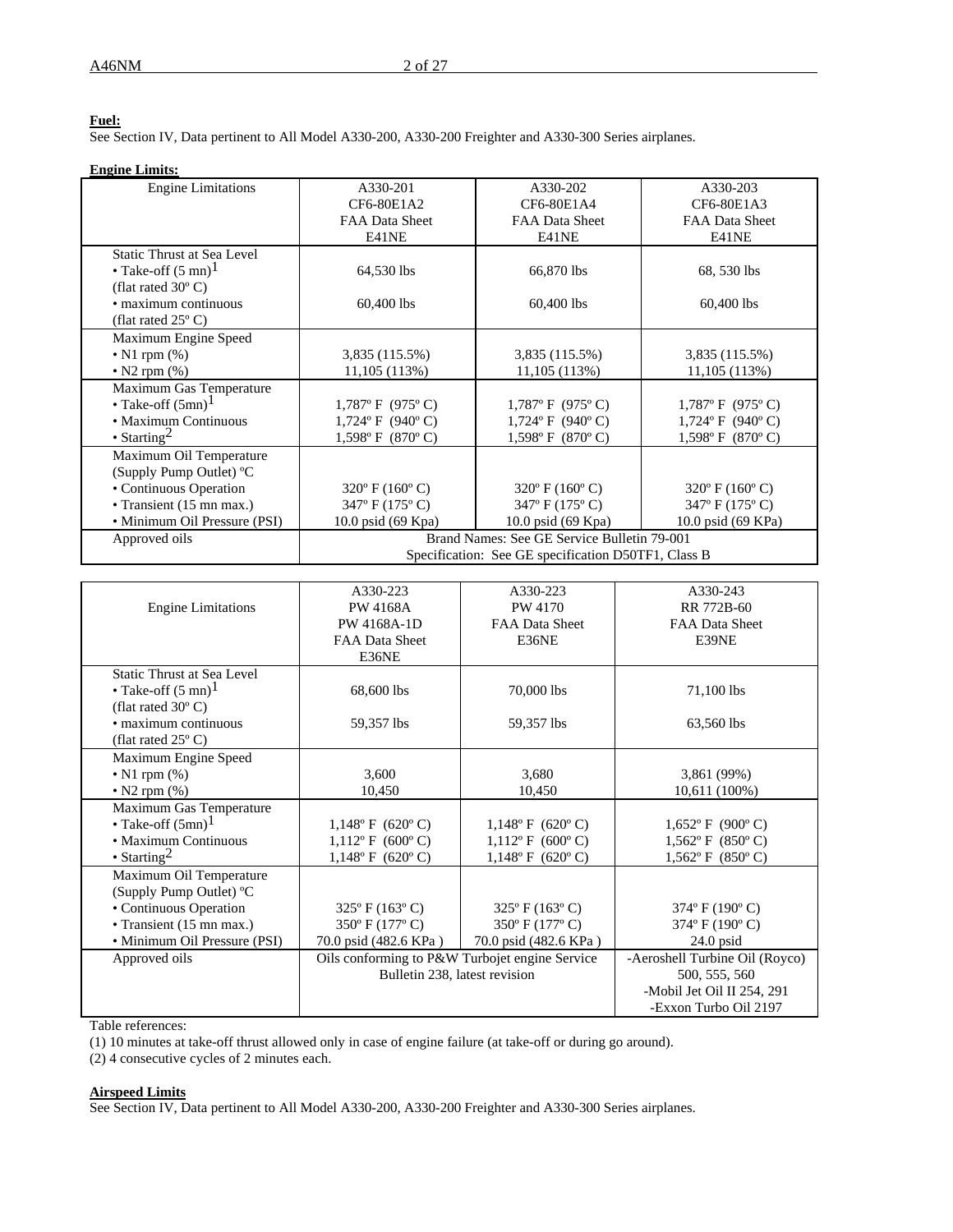# **Center of Gravity Limits:**

See Section IV, Data pertinent to All Model A330-200, A330-200 Freighter and A330-300 Series airplanes.

### **Datum:**

See Section IV, Data pertinent to All Model A330-200, A330-200 Freighter and A330-300 Series airplanes.

### **Leveling Means:**

See Section IV, Data pertinent to All Model A330-200, A330-200 Freighter and A330-300 Series airplanes.

#### **Maximum Weight:**

| <b>Model A330-</b><br>200 Airplane          | A330-201/-202/-203/-<br>$223/ - 243$ | A330-202/-223/-243 |                   | A330-201/-202/-203/-223/-243 |
|---------------------------------------------|--------------------------------------|--------------------|-------------------|------------------------------|
| Weight Variant                              | 020                                  | 021                | 050               | 052                          |
|                                             | (Basic)                              | (MOD 46892)        | (MOD 51802)       | (MOD 51804)                  |
|                                             | kg / lb                              | kg / lb            | kg/lb             | kg / lb                      |
| Maximum<br>Take-off<br>Weight, MTOW         | 230,000 / 507,063                    | 230,000 / 507,063  | 230,000 / 507,063 | 233,000 / 513,676            |
| Maximum<br>Landing<br>Weight, MLW           | 180,000 / 396,831                    | 182,000 / 401,241  | 180,000 / 396,831 | 182,000 / 401,241            |
| Maximum Zero<br>Fuel Weight,<br><b>MZFW</b> | 168,000 / 370,376                    | 170,000 / 374,785  | 168,000 / 370,376 | 170,000/374,785              |

| Model A330-<br>200 Airplane       | A330-201/-202/-203/-223/-243 |                          |                         |                     |                      |  |  |
|-----------------------------------|------------------------------|--------------------------|-------------------------|---------------------|----------------------|--|--|
| Weight Variant                    | 054                          | 057<br>(MOD58859)        | 058<br>(MOD58860)       | 061<br>(MOD 200561) | 062                  |  |  |
|                                   | (MOD 54106)                  | (MOD201436)<br>retrofit) | (MOD201437<br>retrofit) |                     | (MOD 201701)         |  |  |
|                                   | kg / lb                      | kg / lb                  | kg / lb                 |                     | kg / lb              |  |  |
| Maximum Take-                     | 230,000 / 507,063            | 236,000/                 | 238,000/                | 230,000 /           | 238,000 / 524,700    |  |  |
| off Weight,<br><b>MTOW</b>        |                              | 520.291                  | 524,700                 | 507,063             |                      |  |  |
| Maximum<br>Landing Weight,<br>MLW | 182,000 / 401,241            | 182,000 / 401,241        | 182,000 /<br>401.241    | 182,000/<br>401,241 | 182,000 / 401,241    |  |  |
| Maximum Zero                      | 170,000 / 374,785            | 170,000 / 374,785        | 168,000 /               | 168,000/            | From 168,000 /       |  |  |
| Fuel Weight,                      |                              |                          | 370,376                 | 370,376             | 370,376              |  |  |
| <b>MZFW</b>                       |                              |                          |                         |                     | to 170,000 / 374,785 |  |  |
|                                   |                              |                          |                         |                     | (depending on TOW)   |  |  |

**Minimum Crew:** See Section IV, Data pertinent to All Model A330-200, A330-200 Freighter and A330-300 Series airplanes.

**Number of Seats:** The maximum number of passengers approved for emergency evacuation is: 375 passengers with a 3 pairs of Type A and 1 pair Type 1 exits configuration, and 406 passengers with a 4 pairs of Type A exits configuration.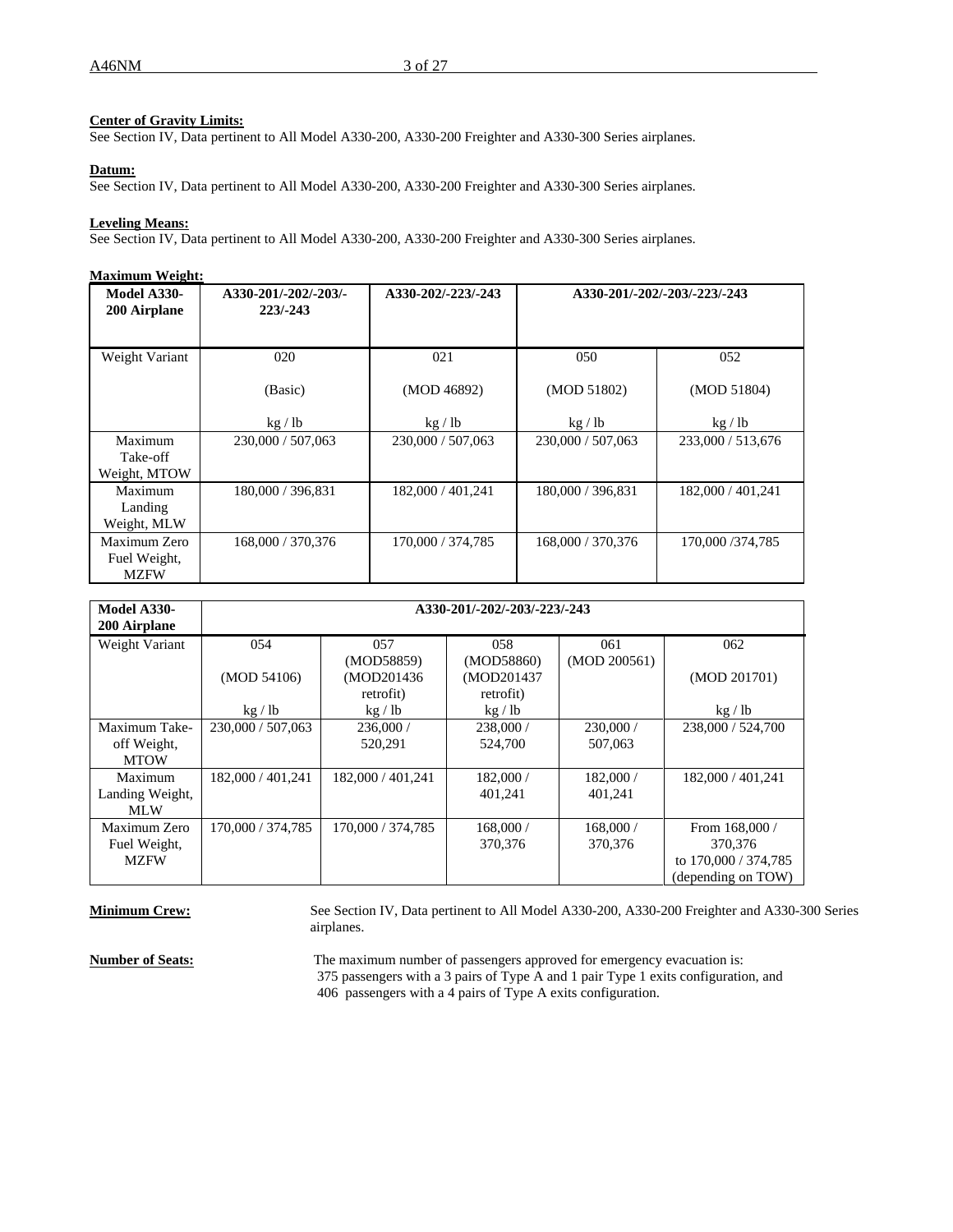## **Maximum Baggage:**

| Cargo Compartment | Maximum Load    |
|-------------------|-----------------|
|                   | (kg / lb)       |
| Forward           | 18,869 / 41,606 |
| Aft               | 15,241 / 33,606 |
| Rear              | 3.468 / 7.646   |

For the positions and the loading conditions authorized in each position (references of containers, pallets and associated weight) see weight and Balance Manual: Airbus Document 00G080A0006/C2S for A330-200 airplanes.

# **Fuel Capacity:**

|           |         | 3 Tank  | Airplane |         |
|-----------|---------|---------|----------|---------|
|           | Usable  | Fuel    | Unusable | Fuel    |
| Tank      | liters  | gallons | liters   | gallons |
| Wing      | 91,300  | 24.121  | 348      | 70      |
| Center    | 41,560  | 10,980  | 83       | 21.9    |
| Trim Tank | 6.230   | 1,646   |          | 1.6     |
| Total     | 139,090 | 36,746  | 437      | 115.5   |

# **Maximum Operating Altitude:**

See Section IV, Data pertinent to All Model A330-200, A330-200 Freighter and A330-300 Series airplanes.

# **Control Surface Movements:**

See Section IV, Data pertinent to All Model A330-200, A330-200 Freighter and A330-300 Series airplanes.

# **Manufacturer's Serial Numbers:**

See Section IV, Data pertinent to All Model A330-200, A330-200 Freighter and A330-300 Series airplanes.

# **Import Requirements:**

See Section IV, Data pertinent to All Model A330-200, A330-200 Freighter and A330-300 Series airplanes.

# **Certification Basis (A330-200):**

- a. 14CFR part 25 effective February 1, 1965, including the following:
	- Amendments 25-1 through 25-63, Amendments 25-65, 25-66, 25-68, 25-69, 25-73, 25-75, 25-77, 25-78, 25-81, 25-82, 25-84 and 25-85
	- § 25.851 as amended by Amendment 25-74
	- The following sections of 14 CFR part 25 as amended through Amendment 25-72:

| $\mu$ security of 14 CPK part 25 as amended unough Amendment 25-12 |            |
|--------------------------------------------------------------------|------------|
| § 25.21                                                            | $§$ 25.693 |
| § 25.29                                                            | \$25.723   |
| § 25.111                                                           | \$25.729   |
| § 25.147                                                           | \$25.731   |
| § 25.177                                                           | \$25.733   |
| § 25.181                                                           | \$25.735   |
| § 25.205                                                           | \$25.772   |
| § 25.307                                                           | \$25.779   |
| § 25.331                                                           | \$25.783   |
| § 25.341                                                           | § 25.933   |
| § 25.343                                                           | \$25.979   |
| § 25.345                                                           | \$25.1093  |
| § 25.351                                                           | § 25.1381  |
| § 25.361                                                           | \$25.1419  |
| § 25.373                                                           | \$25.1522  |
| § 25.395                                                           | \$25.1533  |
| § 25.397                                                           | \$25.1543  |
| § 25.415                                                           | \$25.1551  |
| § 25.459                                                           | \$25.1581  |
| § 25.571(b)                                                        | \$25.1583  |
| § 25.613 (Vertical stabilizer only)                                | \$25.1587  |
| § 25.615 (Vertical stabilizer only)                                |            |

b. 14 CFR part 25 Amendment 25-64 with the following exceptions: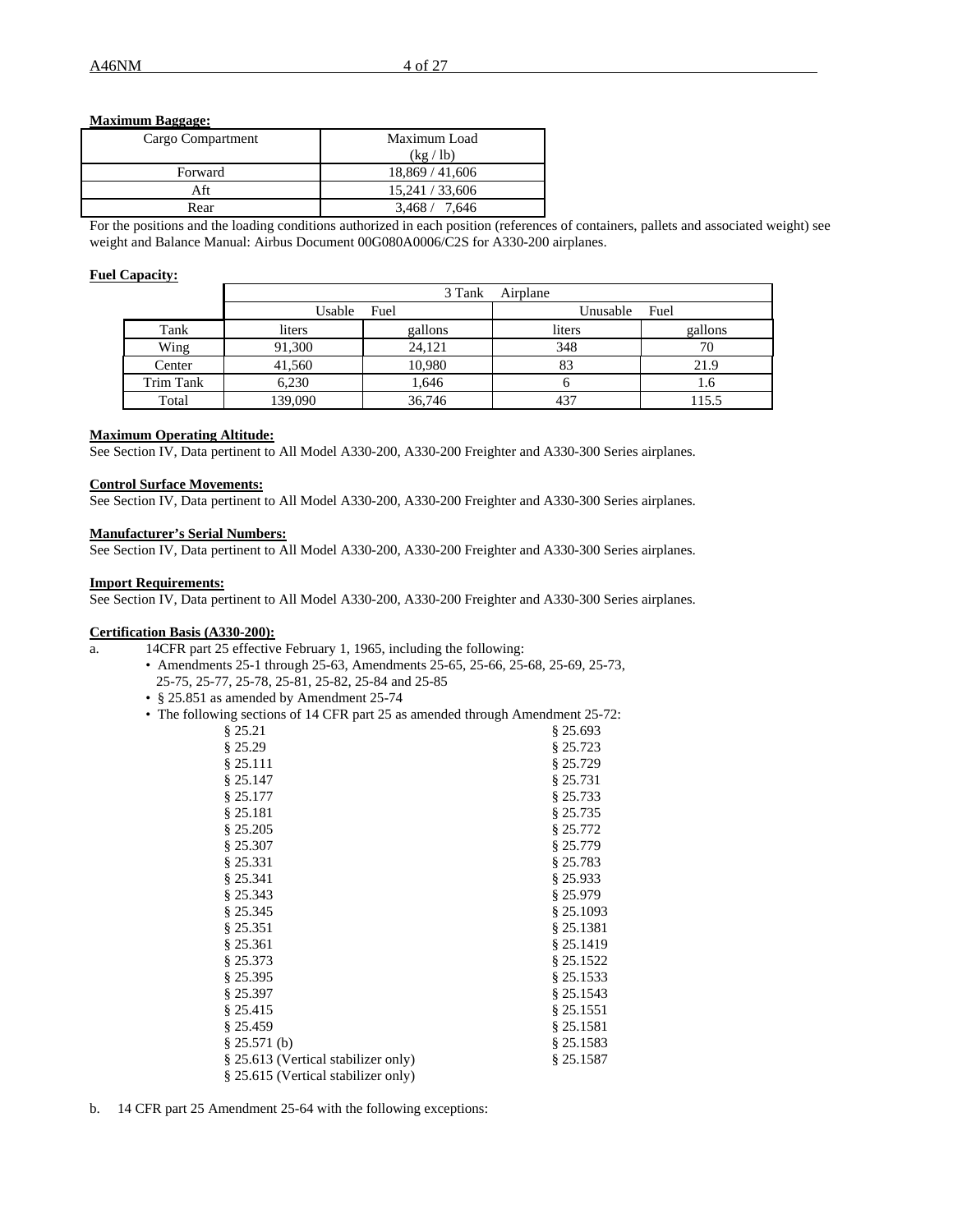- Cockpit seats will not meet § 25.562 Amendment 25-64 but will meet § 25.561
- Compliance with § 25.785(a), at Amendment 25-64 for front row seats directly behind a bulkhead will be based on ensuring a 35 inch free head strike envelope.
- c. Special conditions in accordance with § 21.16.
	- 1. Special conditions originally written for the A330-300 certification basis that are also included in the A330-200 certification basis: (published in the Federal Register October 19, 1993, Docket No. NM-86, Special Conditions No. 25-ANM-77)

| (1) Operation without Normal Electrical Power                 | (8) Limit Pilot Forces                                     |
|---------------------------------------------------------------|------------------------------------------------------------|
| (2) Electronic Flight Control System (EFCS) failures and Mode | (9) Tail plane Tank Emergency Landing Loads                |
| Annunciation                                                  |                                                            |
| (3) Command Signal Integrity                                  | $(10)$ Limit Engine Torque                                 |
| (4) Protection From Lightning and Unwanted Effects of High    | (11) Flight Characteristics                                |
| Intensity Radiated Fields (HIRF)                              |                                                            |
| (5) Interaction of Systems and Structures                     | (12) Flight Envelope Protection                            |
| (6) Design Dive Speed                                         | (13) Side Stick Controllers                                |
| (7) Design Maneuver Requirements                              | (14) Computerized Airplane Flight Manual (AFM) Performance |
|                                                               | Information                                                |

2. Special condition for the optional installation of the Lower Deck Mobile Crew Rest Compartment: (published in the Federal Register on January 6, 2005, Docket No. NM287, Special Condition No. 25-281-SC)

Lower Deck Mobile Crew Rest (LD-MCR) Compartment (optional installation)

- 3. Special conditions issued for Seats With Inflatable Lap Belts, published in the Federal Register November 03, 2009, Docket No. NM-418, Special Conditions No. 25-395-SC
- 4. Special conditions issued for Seats with Non-Traditional, Large, Non-Metallic Panels, published in the Federal Register January 4, 2010, Docket No. NM-424, Special Conditions No. 25-400 -SC
- d. 14 CFR part 34, effective September 10, 1990, including Amendment 34-1.
- e. 14 CFR part 36, effective December 1, 1969, including Amendments 36-1 through 36-21.

f. The technical requirements are complemented by the following guidance material:

- For precision approach and landing,
	- 1. AC 120-29
	- 2. AC 120-28C

and for the automatic flight control system

- 1. AC 20-57A for automatic landing
- 2. AC 25.1329-1A for cruise
- g. Equivalent safety findings have been made in accordance with  $\S 21.21(b)(1)$  for the following sections:
	- $(1)$  § 25.335 $(d)$  for design airspeeds
	- $(2)$  § 25.345 for high lift devices
	- (3) § 25.349 for control surface loads
	- (4) § 25.351(b) for unsymmetrical loads
	- (5) § 25.371 for gyroscopic loads
	- (6) § 25.373 for speed control devices

(7) §§ 25.101(I); 25.105(c)(1); 25.109(a)(b)(c)(d)(e)(f); 25.113(a)(b)(c); 25.115(a); 25.735(f)(g)(h)(b) for rejected takeoff and landing performance

(8) §§ 25.933(a)(1)(ii), 25.1309(b)(1) for flight critical thrust reverser

(9) § 25.1203(d) for turbine overheat detection (RR Trent 700 powered A330-243 only)

(10) § 25.1305(c)(6) Warning means for engine fuel filter contamination (RR Trent 700 powered A330-243 only)

(11) §§ 25.1305; 25.1501(b) for APU system flight deck instrumentation

(12) § 25.856(b), Improved Flammability standards for Thermal/acoustic insulation materials (documented in

ELOS Memo TD0609IB-T-CI-5; Memo TD0609IB-T-CI-6 and Memo TD0609IB-T-CI-7).

(13) § 25.785(d), Forward Facing Seat, over 18 degrees to aircraft centerline (documented in ELOS Memo TD0643IB-T-CI-9).

(14) § 25.1457(d)(5) Cockpit Voice Recorder – Equivalent Level of Safety for 10 minute independent backup power requirement (documented in ELOS Memo TD0774IB-T-SA-1).

(15) §§ 26.33, 26.35 Fuel Center Tank Flammability Reduction System (documented in ELOS Memo TD0547IB-T-P-1Revision 1

(16) § 25.981(a)(3) Amendment. 25-102 Fuel tank ignition prevention (documented in ELOS Memo TD0764IB-T-P-1)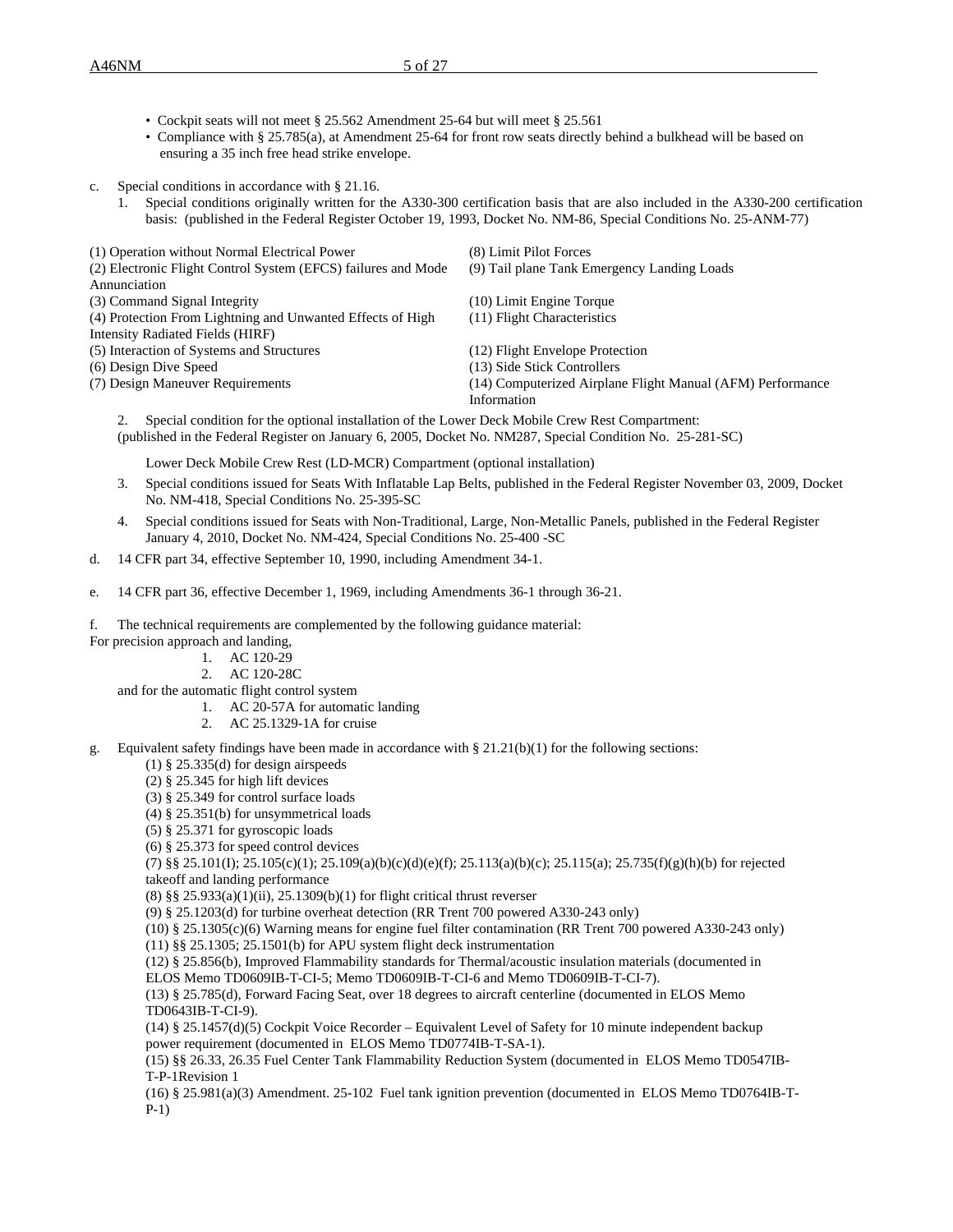h. Optional requirements elected:

- § 25.801 for ditching.
- § 25.1419 for icing.

**Note**: Compliance with the FAA Required Modification List for Airbus Model A330 Aircraft as included under the Import Requirements section of TCDS Revision 4, dated March 21, 2000 or later TCDS revision is necessary for an A330 aircraft to be found in a condition for safe operation. The FAA has accepted:

- Model A330-223 aircraft in the Airbus as-delivered configuration for MSN 343 and from MSN 609 and on as compliant with the applicable modifications of the A330 RML. FAA acceptance is based on the Airbus statement to the FAA (ref. Airbus letters EAL G03D0415493, dated July 9, 2004, and G01ME1249802 Issue 2, dated July 26, 2012) that the RML modifications applicable to model A330-223 aircraft are either part of the FAA approved type design (ref. AI/EA-N 415.1223/98 Issue 2, dated August 20, 1998), required to be installed at aircraft delivery by DGAC/EASA AD, or required to be installed by Airbus on all A330-223 aircraft at time of delivery.
- Model A330-202 aircraft in the Airbus as-delivered configuration (except for MSN's 205, 211, 269 and 272) as compliant with the applicable modifications of the A330 RML. FAA acceptance is based on the Airbus statement to the FAA (ref. Airbus letter EAL LR01M08013880, dated June 20, 2008) that the RML modifications applicable to model A330-202 aircraft are either part of the FAA approved type design (ref. AI/EA-N 415.0531/98 Issue 3, dated May 25, 1998), required to be installed at aircraft delivery by DGAC/EASA AD, or required to be installed by Airbus on all A330-202 aircraft at time of delivery.
- Model A330-243 aircraft in the Airbus as-delivered configuration (except for MSN's 248, 250, 251, 254, 261, 265, 271 and 276) as compliant with the applicable modifications of the A330 RML. FAA acceptance is based on the Airbus statement to the FAA (ref. Airbus letter EAL LR01M0819406, dated August 07, 2008) that the RML modifications applicable to model A330-243 aircraft are either part of the FAA approved type design (ref. AI/EA-N 415.2406/98 Issue 1, dated December 11, 1998), required to be installed at aircraft delivery by DGAC/EASA AD, or required to be installed by Airbus on all A330-243 aircraft at time of delivery.

The Direction Generale de l'Aviation Civile (DGAC) of France originally type certificated the Airbus Model A330-200 series airplanes under its type certificate number DGAC-F TC 184. The FAA validated this product under U.S. Type Certificate Number A46NM. Effective September 28, 2003, the European Aviation Safety Agency (EASA) began oversight of this product on behalf of DGAC.

# Part 26 – Continued Airworthiness and Safety Improvements for Transport Category Airplanes:

Based on § 21.29(a) for new import TCs, or § 21.101(g) for changes to TCs, applicable provisions of part 26 are included in the certification basis. For any future part 26 amendments, the holder of this TC must demonstrate compliance with the applicable sections.

# **Production Basis:**

See Section IV, Data pertinent to All Model A330-200, A330-200 Freighter and A330-300 Series airplanes.

# **Equipment:**

- The basic required equipment as prescribed in the applicable airworthiness regulations (see Certification Basis) must be installed in the aircraft for certification.
- The following Airbus Documents defines the set of modifications which comprise the FAA certificated type design. These documents contain certain modifications determined necessary for FAA certification, including installation of ozone converters, fuel system improvements and thrust reverser modifications.
	- EAL 415.1338/02 Issue 1, dated November 6, 2002 for the A330-201
	- AI/EA-N 415.0531/98 Issue 3, dated May 25, 1998 for the A330-202
	- AI/EAL 415.1988/01 Issue 2, dated August 5, 2001 for the A330-203
	- AI/EA-N 415.1223/98 Issue 2, dated August 20, 1998 for the A330-223
	- AI/EA-N 415.2406/98 Issue 1, dated December 11, 1998 for the A330-243
- Equipment approved for installation is listed in the Certification Standard Equipment List
	- 00G000A0102/C0S for the A330-202.
	- 00G000A0123/C0S for the A330-223.
	- 00G000A0143/C0S for the A330-243.
	- Cabin furnishings, equipment and arrangement shall conform to the following specification:
		- 00F252K0005/C01 for cabin seats,
		- $\bullet$  00F252K0006/C01 for galley,
		- 00F252K0020/C01 for cabin attendant seat

#### **Hydraulic Fluids:**

See Section IV, Data pertinent to All Model A330-200, A330-200 Freighter and A330-300 Series airplanes.

#### **Auxiliary Power Unit (APU):**

See Section IV, Data pertinent to All Model A330-200, A330-200 Freighter and A330-300 Series airplanes.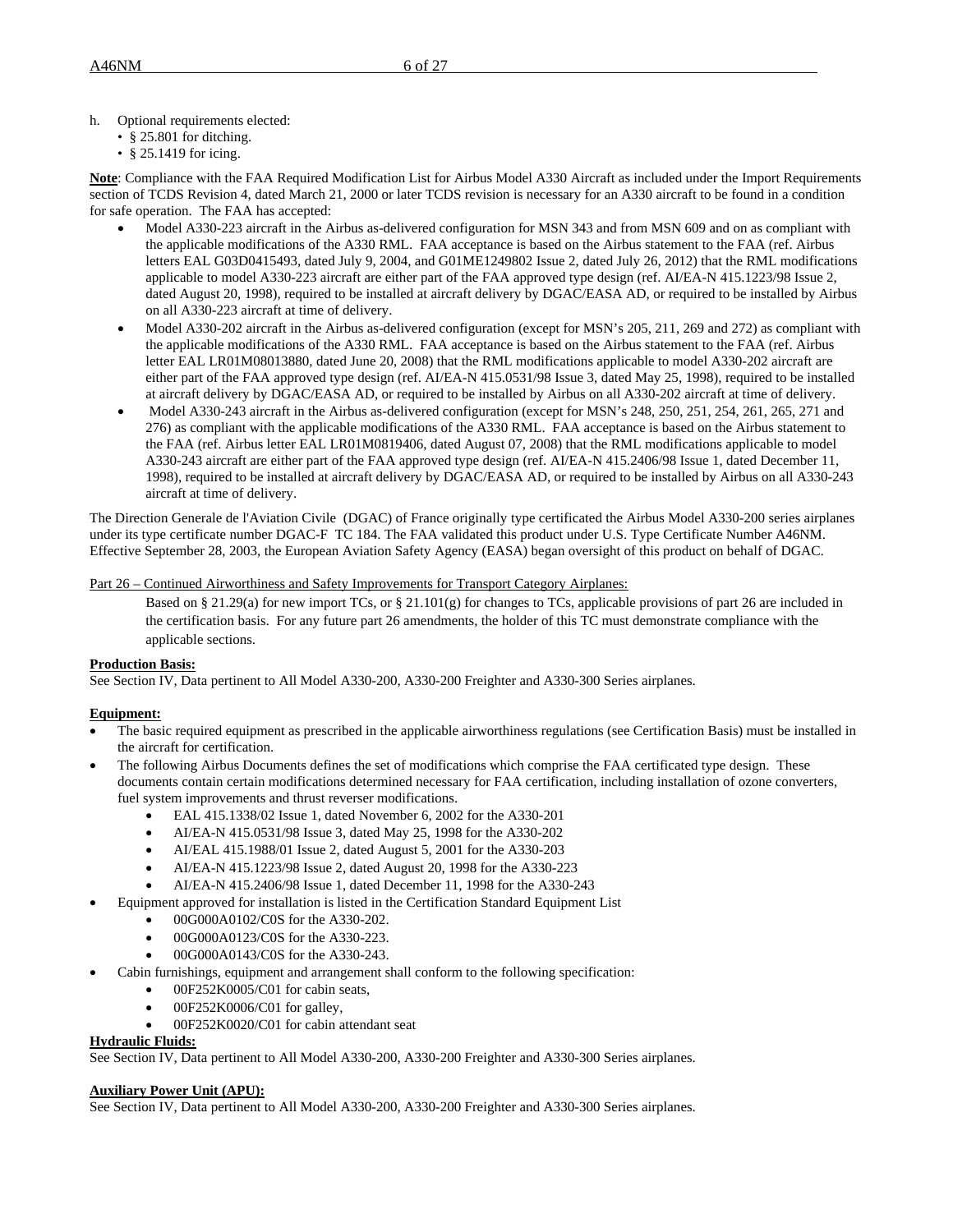# **Tires:**

See Section IV, Data pertinent to All Model A330-200, A330-200 Freighter and A330-300 Series airplanes.

## **Service Information:**

See Section IV, Data pertinent to All Model A330-200, A330-200 Freighter and A330-300 Series airplanes.

# **Airplane Flight Manual:**

Airplane operation must be in accordance with the EASA Approved Airplane Flight Manual (AFM), US version, listed below, or later EASA approved revision applicable to the specific airplane model, modification status and serial number.

| Model A330 Aircraft | <b>Airbus Document Reference</b> | <b>Revision No.</b> | Date             |
|---------------------|----------------------------------|---------------------|------------------|
| $-201$              | STL 33000                        |                     | March 10, 2003   |
| $-202$              | AI/ST-F 33000                    |                     | January 6, 1999  |
| $-203$              | AI/ST-F 33000                    |                     | October 24, 2002 |
| $-223$              | AI/ST-F 33000                    |                     | January 6, 1999  |
| $-243$              | AI/ST-F 33000                    |                     | March 15, 2000   |

### **Environmental requirements for noise:**

See Section IV, Data pertinent to All Model A330-200, A330-200 Freighter and A330-300 Series airplanes.

#### **II. Type A330-200 Freighter Series Transport Category Airplanes:**

# **Airbus A330-223F - approved August 12, 2010 Airbus A330-243F - approved August 12, 2010**

| <b>Model:</b> | <b>Definition of Reference Airplane by Airbus Documents:</b>                                                |
|---------------|-------------------------------------------------------------------------------------------------------------|
| A330-223F     | FAA A330-223F Type Design, ref. AI/EA-LR01D10010034 Issue 3, dated August 03, 2010, for type<br>definition. |
| A330-243F     | FAA A330-243F Type Design, ref. AI/EA-LR01D10010035 Issue 3, dated August 03, 2010, for type<br>definition. |

#### **Engines:**

| <b>Airplane Model</b> | <b>Engine Model:</b>                             | <b>Engine Type Certificate:</b> |
|-----------------------|--------------------------------------------------|---------------------------------|
| A330-223F             | Two PW 4170 turbojet engines                     | FAA-Type Certificate E36NE      |
|                       | Two PW 4168A-1D turbojet engines (MOD $\# 58344$ |                                 |
|                       | Is sue 3)                                        |                                 |
| A330-243F             | Two RR 772B-60 turbojet engines                  | FAA-Type Certificate E39NE      |

#### **Fuel:**

See Section IV, Data pertinent to All Model A330-200, A330-200 Freighter and A330-300 Series airplanes.

# **Engine Limits:**

| <b>Engine Limitations</b>                                                                                                                         | A330-223F<br>PW 4170<br>FAA Data Sheet<br>E36NE                         | A330-223F<br>PW 4168A-1D<br>FAA Data Sheet<br>E36NE                   | A330-243F<br>RR 772B-60<br>FAA Data Sheet<br>E39NE             |
|---------------------------------------------------------------------------------------------------------------------------------------------------|-------------------------------------------------------------------------|-----------------------------------------------------------------------|----------------------------------------------------------------|
| Static Thrust at Sea Level<br>• Take-off $(5 \text{ mn})^1$<br>(flat rated $30^{\circ}$ C)<br>• maximum continuous<br>(flat rated $25^{\circ}$ C) | 70,000 lbs<br>59.357 lbs                                                | 68,600 lbs<br>59.357 lbs                                              | 71,100 lbs<br>63,560 lbs                                       |
| Maximum Engine Speed<br>$\bullet$ N1 rpm $(\%)$<br>$\bullet$ N2 rpm $(\%)$                                                                        | 3,680<br>10.450                                                         | 3,600<br>10450                                                        | 3,861 (99%)<br>10,611 (100%)                                   |
| Maximum Gas Temperature<br>• Take-off $(5mn)^1$<br>• Maximum Continuous<br>• Starting <sup>2</sup>                                                | $1,148^{\circ}$ F (620°C)<br>$1,112$ °F (600°C)<br>$1,148$ ° F (620° C) | $1,148$ °F (620°C)<br>$1,112$ °F (600°C)<br>$1,148^{\circ}$ F (620°C) | $1,652$ °F (900°C)<br>$1,562$ °F (850°C)<br>$1,562$ °F (850°C) |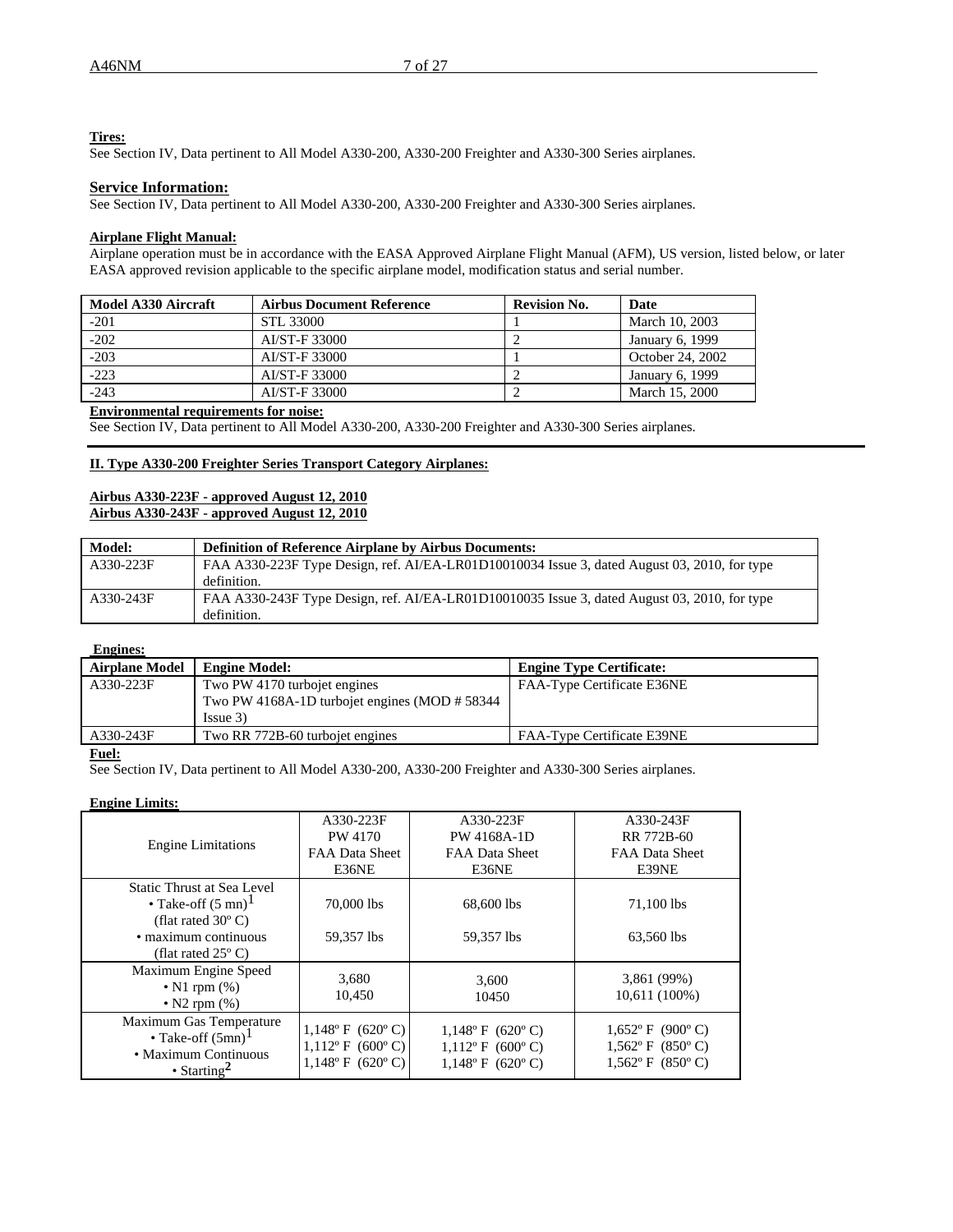| Maximum Oil Temperature<br>(Supply Pump Outlet) °C<br>• Continuous Operation<br>• Transient $(15 \text{ mn max.})$<br>• Minimum Oil Pressure (PSI) | $325^{\circ}$ F (163 $^{\circ}$ C)<br>350° F (177° C)<br>70.0 psid (482.6)<br>$KPa$ ) | $325^{\circ}$ F (163 $^{\circ}$ C)<br>350° F (177° C)<br>70.0 psid (482.6 KPa) | $374^{\circ}$ F (190 $^{\circ}$ C)<br>$374^{\circ}$ F (190 $^{\circ}$ C)<br>$24.0$ psid                |
|----------------------------------------------------------------------------------------------------------------------------------------------------|---------------------------------------------------------------------------------------|--------------------------------------------------------------------------------|--------------------------------------------------------------------------------------------------------|
| Approved oils                                                                                                                                      | Oils conforming to P&W Turbojet engine<br>Service Bulletin 238, latest revision.      |                                                                                | -Aeroshell Turbine Oil<br>(Royco) 500, 555, 560<br>-Mobil Jet Oil II 254, 291<br>-Exxon Turbo Oil 2197 |

Table references:

(1) 10 minutes at take-off thrust allowed only in case of engine failure (at take-off or during go around).

(2) 4 consecutive cycles of 2 minutes each.

## **Airspeed Limits**

See Section IV, Data pertinent to All Model A330-200, A330-200 Freighter and A330-300 Series airplanes.

#### **Center of Gravity Limits:**

See Section IV, Data pertinent to All Model A330-200, A330-200 Freighter and A330-300 Series airplanes.

#### **Datum:**

See Section IV, Data pertinent to All Model A330-200, A330-200 Freighter and A330-300 Series airplanes.

### **Leveling Means:**

See Section IV, Data pertinent to All Model A330-200, A330-200 Freighter and A330-300 Series airplanes.

### **Maximum Weight:**

| Model A330-200 Freighter                 | A330-223F/-243F           | A330-223F/-243F             | A330-223F/-243F                                                      |
|------------------------------------------|---------------------------|-----------------------------|----------------------------------------------------------------------|
| <b>Airplane</b>                          |                           |                             |                                                                      |
| Weight Variant                           | 000 (Range Mode)<br>kg/lb | 001 (Payload Mode)<br>kg/lb | 002 (Dynamic payload)<br>kg / lb                                     |
| Maximum Take-off Weight,<br><b>MTOW</b>  | 233,000 / 513,676         | 227,000 / 500.449           | 233,000 / 513,676                                                    |
| Maximum Landing Weight,<br>MLW           | 182,000 / 401,241         | 187,000 / 412.264           | 187,000 / 412.264                                                    |
| Maximum Zero Fuel Weight,<br><b>MZFW</b> | 173,000 / 381,399         | 178,000 / 392.422           | From 173,000 / 381,399<br>to 178,000 / 392.422<br>(depending on TOW) |

#### **Minimum Crew:**

See Section IV, Data pertinent to All Model A330-200, A330-200 Freighter and A330-300 Series airplanes.

#### **Number of Seats:**

A maximum of 12 supernumeraries may occupy the courier area located aft of the flight deck compartment. The total occupancy of the airplane is limited to 16 persons including flight crew.

#### **Maximum Baggage:**

| Cargo Compartment      | Maximum Load     |
|------------------------|------------------|
|                        | (kg / lb)        |
| Forward                | 18,869 / 41,606  |
| Aft                    | 15,241 / 33,606  |
| Rear                   | 3,468 / 7,646    |
| <b>MDC</b> Compartment | 64,000 / 141,119 |
|                        | (range mode)     |

For the positions and the loading conditions authorized in each position (references of containers, pallets and associated weight) see weight and Balance Manual: Airbus Document 00G080A0006/C2S for A330-200 and A330-200F airplanes.

### **Fuel Capacity:**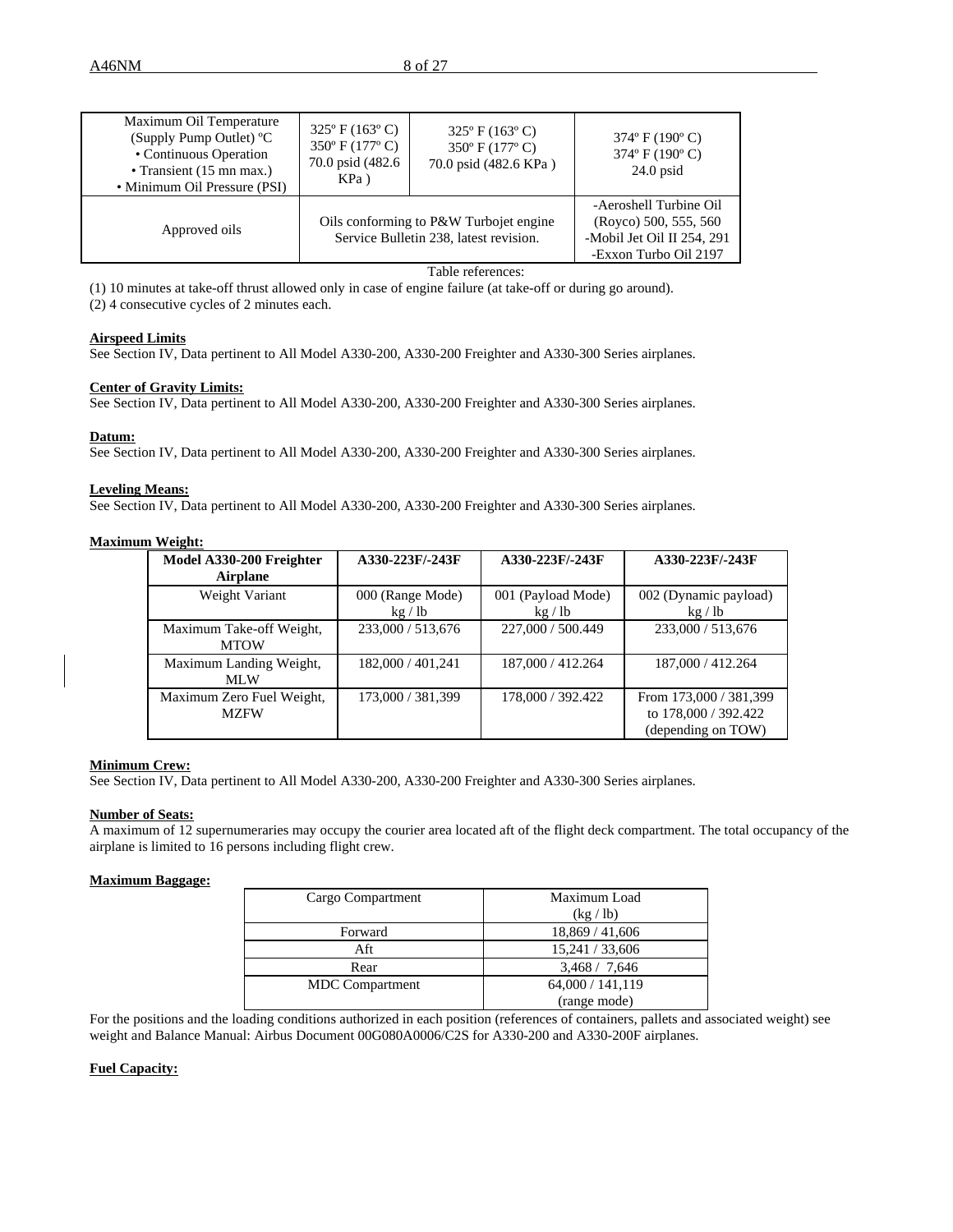|           |         | 3 Tank  | Airplane |         |
|-----------|---------|---------|----------|---------|
|           | Usable  | Fuel    | Unusable | Fuel    |
| Tank      | liters  | gallons | liters   | gallons |
| Wing      | 91,300  | 24.121  | 348      | 70      |
| Center    | 41,560  | 10,980  | 83       | 21.9    |
| Trim Tank | 6,230   | 1,646   |          | 1.0     |
| Total     | 139,090 | 36,746  | 437      | 115.5   |

### **Maximum Operating Altitude:**

See Section IV, Data pertinent to All Model A330-200, A330-200 Freighter and A330-300 Series airplanes.

#### **Control Surface Movements:**

See Section IV, Data pertinent to All Model A330-200, A330-200 Freighter and A330-300 Series airplanes.

#### **Manufacturer's Serial Numbers:**

See Section IV, Data pertinent to All Model A330-200, A330-200 Freighter and A330-300 Series airplanes.

#### **Import Requirements:**

See Section IV, Data pertinent to All Model A330-200, A330-200 Freighter and A330-300 Series airplanes.

#### **Certification Basis (A330-200 Freighter):**

- a. 14 CFR part 25 effective February 1, 1965, including the following:
	- Amendments 25-1 through 25-63, Amendments 25-65, 25-66, 25-68, 25-69, 25-73, 25-75, 25-77, 25-78, 25-81, 25-82, 25-84, 25-85, 25-99 and 25-105
	- Amendment 25-64 with the following exceptions:
		- Cockpit seats will not meet § 25.562 Amendment 25-64 but will meet § 25.561
		- Compliance with § 25.785(a), (b), and (c) at Amendment 25-64 for front row seats in front of a bulkhead will be based on ensuring a 35 inch free head strike envelope.
	- Amendment 25-72 for the following 14 CFR part 25 sections:

| § 25.21                             | § 25.731              |
|-------------------------------------|-----------------------|
| § 25.29                             | § 25.733              |
| § 25.111                            | \$25.735              |
| § 25.147                            | \$25.772              |
| § 25.177                            | § 25.779              |
| § 25.181                            | § 25.783              |
| § 25.205                            | § 25.791 Courier area |
| § 25.307                            | § 25.803 Courier area |
| § 25.361                            | § 25.810 Courier area |
| § 25.373                            | § 25.933              |
| § 25.395                            | § 25.979              |
| $§$ 25.397                          | $§$ 25.1093           |
| § 25.415                            | § 25.1381             |
| § 25.459                            | \$25.1419             |
| § 25.571(b)                         | \$25.1522             |
| § 25.613 (Vertical stabilizer only) | § 25.1533             |
| § 25.615 (Vertical stabilizer only) | § 25.1543             |
| § 25.625 Courier area               | \$25.1551             |
| § 25.693                            | § 25.1581             |
| \$25.723                            | \$25.1583             |
| \$25.729                            | \$25.1587             |

• Amendment 25-74 for § 25-851 for Main Deck Cargo Compartment and courier area

• Amendment 25-80 for § 25.1316 for Main Deck Cargo Compartment, Main Deck Cargo Door

• Amendment 25-86 for §§ 25.305, 25.321, 25.331, 25.333, 25.335, 25.341, 25.343, 25.345, 25.349, 25.351, 25.371, 25.373, 25.391, 25.427

• Amendment 25-88 for §§ 25.783, 25.785, 25.811 for courier area

- Amendment 25-91 for § 25.561 for barrier wall, supernumerary seats and attachments
- Amendment 25-93 for §§ 25.857, 25.858 for the Main Deck Cargo Compartment
- Amendment 25-111 for § 25.856(a)
- Amendment 25.112 for § 25.613 for Main Deck Cargo Door, barrier wall, Main Deck Cargo Compartment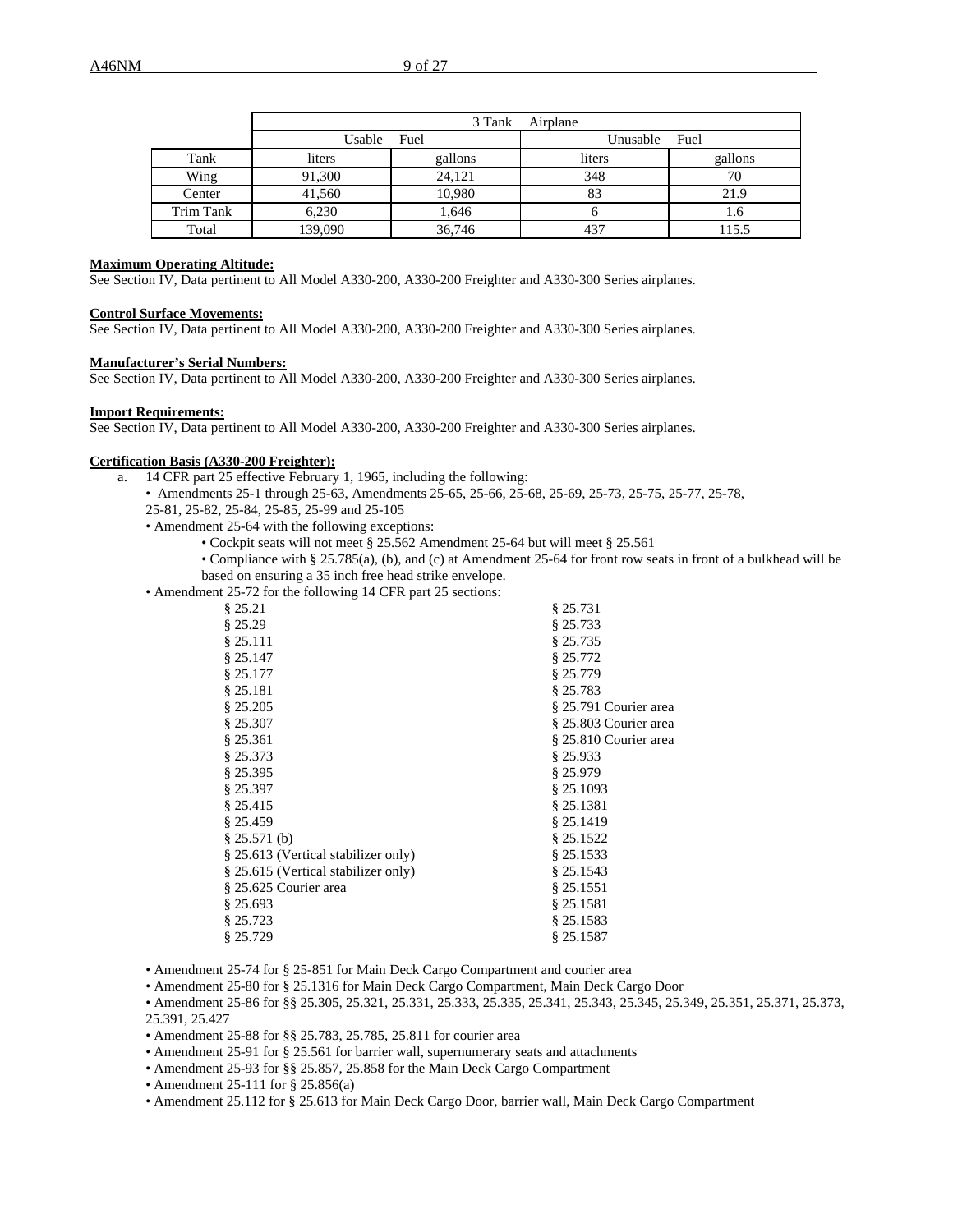• Amendment 25.113 for §§ 25.869, 25.1353, 25.1431 for Main Deck Cargo Compartment, Courier area

- Amendment 25-114 for § 25.783 for Main Deck Cargo Door
- Amendment 25-114 for §§ 25.807, 25.809, 25.820 for Courier area
- Amendment 25-115 for § 25.1439 for courier area
- Amendment 25-116 for §§ 25.853, 25.855 for Main Deck Cargo Compartment
- Amendment 25-116 for §§ 25.812, 25.813, 25.853, 25.1411, 25.1447 for Courier area
- Amendment 25-122 for § 25.1317
- b. Special conditions

The following special conditions published in the Federal Register April 15, 1993, (Docket No. NM-75, Special Conditions No. 25- ANM-69) are part of the original A330-200 certification basis and remain applicable to A330-200F:

(1) Operation without Normal Electrical Power (8) Limit Pilot Forces

| (2) Electronic Flight Control System (EFCS) failures and Mode | (9) Tail plane Tank Emergency Landing Loads                |
|---------------------------------------------------------------|------------------------------------------------------------|
| Annunciation                                                  |                                                            |
| (3) Command Signal Integrity                                  | $(10)$ Limit Engine Torque                                 |
| (4) Protection From Lightning and Unwanted Effects of High    | (11) Flight Characteristics                                |
| Intensity Radiated Fields (HIRF)                              |                                                            |
| (5) Interaction of Systems and Structures                     | (12) Flight Envelope Protection                            |
| (6) Design Dive Speed                                         | (13) Side Stick Controllers                                |
| (7) Design Maneuver Requirements                              | (14) Computerized Airplane Flight Manual (AFM) Performance |
|                                                               | Information                                                |

c. Equivalent safety findings

The following Equivalent safety findings are part of the original A330-200 certification basis and remain applicable to the A330- 200F:

(1) §§ 25.101(i); 25.105(c)(1); 25.109(a)(b)(c)(d)(e)(f); 25.113(a)(b)(c); 25.115(a); 25.735(f)(g)(h)(b) for rejected takeoff and landing performance

(2)  $\S\S 25.933(a)(1)(ii)$ ,  $25.1309(b)(1)$  for flight critical thrust reverser

- (3) § 25.1203(d) for turbine overheat detection (RR Trent 700 powered A330-243F only)
- (4) § 25.1305(c)(6) Warning means for engine fuel filter contamination (RR Trent 700 powered A330-243F only)

(5) §§ 25.1305; 25.1501(b) for APU system flight deck instrumentation

(6) § 25.981(a)(b) Installation of Fuel Pump Ground Fault Interrupter (GFI) Devices (documented in ELOS Memo TD0764IB-T-P-1).

(7) § 25.1457(d)(5) Cockpit Voice Recorder – Equivalent Level of Safety for 10 minute independent backup power requirement (documented in ELOS Memo TD0774IB-T-SA-1).

- d. Exemption No. 9894 corrected (partial), dated July 01, 2009. As related to §§ 25.785(j), 25.813(b), 25.857(e) and  $25.1447(c)(1)$ . This exemption was granted to the extent necessary to allow carriage of supernumeraries, but limits the supernumeraries' Class E cargo compartment access to specific types of operation. The total occupancy of the airplane is limited to sixteen persons, including the flight crew (two on-duty flight crew members, and up to fourteen off-duty flight crew members, observers or supernumeraries).
- e. 14 CFR part 34 effective September 10, 1990, including Amendment 34-1. 14 CFR part 36 effective December 1, 1969, including Amendments 36-1 through 36-28.
- f. 14 CFR part 26 effective December 10, 2007, including Amendment 26-1.
- g. The technical requirements are complemented by the following guidance material: For precision approach and landing,
	- AC 120-29
	- AC 120-28C

For automatic flight control system • AC 25.1329-1A for cruise

- 
- h. Optional requirements elected:
	- § 25.801 for ditching.
	- § 25.1419 for icing.

**Note** : Compliance with the FAA Required Modification List for Airbus Model A330 Aircraft as included under the Import Requirements section of TCDS Revision 4, dated March 21, 2000 or later TCDS revision is necessary for an A330 aircraft to be found in a condition for safe operation. The FAA has accepted:

• Models A330-223F and A330-243F aircraft in the Airbus as-delivered configuration as compliant with the applicable modifications of the A330 RML. FAA acceptance is based on the Airbus statement to the FAA (ref. Airbus letter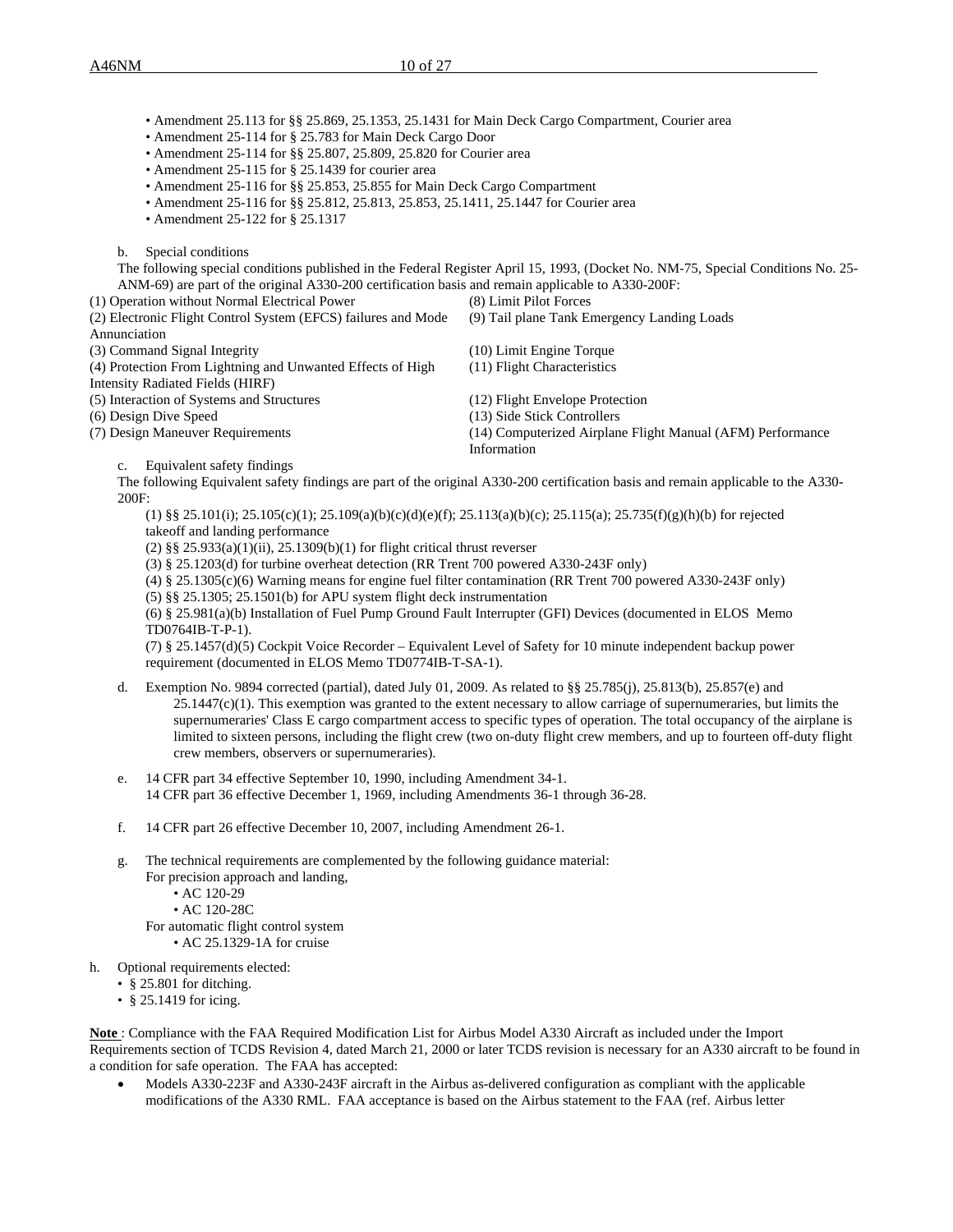EIA\_LR02M13000541 issue 2, dated January 09, 2013 for A330-223F and EIA\_LR02M12055271, dated December 11, 2012 for A330-243F) that the RML modifications applicable to models A330-223F and A330-243F aircraft are part of the FAA approved type design (ref. EIA\_LR01D10010034 issue 3, dated August 03, 2010 for A330-223F and EIA\_LR01D10010035 issue 3, dated August 03, 2010 for A330-243F).

#### Part 26 – Continued Airworthiness and Safety Improvements for Transport Category Airplanes:

Based on § 21.29(a) for new import TCs, or § 21.101(g) for changes to TCs, applicable provisions of part 26 are included in the certification basis. For any future part 26 amendments, the holder of this TC must demonstrate compliance with the applicable sections.

**Note** : The class E cargo compartment on the A330-200F is required to ensure protection of critical systems and equipment from the fire itself and from the residual heat after the airplane has been depressurized (see FAA Advisory Circular (AC) 25-9a). The following design details must be maintained to ensure that at an unsafe design feature is not present: Critical systems located in the main deck Class E cargo compartment must be protected from cargo fires occurring therein and the associated effects. Critical systems include, but are not limited to, flight controls, critical wiring, and windows (if loss of a window could contribute to loss of suppression capability). The flight data recorder and the cockpit voice recorder should also be protected for subsequent investigative purposes if they are installed in the affected cargo compartment. If protective covers are used, they must be constructed of materials that meet the flame penetration resistance requirements of 14 CFR part 25, Appendix F, part III at Amendment 25-60.

#### **Production Basis:**

See Section IV, Data pertinent to All Model A330-200, A330-200 Freighter and A330-300 Series airplanes.

# **Equipment:**

- The basic required equipment as prescribed in the applicable airworthiness regulations (see Certification Basis) must be installed in the aircraft for certification.
- Cabin furnishings, equipment and arrangement shall conform to the following specification:
	- 00F252K0005/C01 for cabin seats,
	- $\bullet$  00F252K0006/C01 for galley,
	- 00F252K0020/C01 for cabin attendant seat

#### **Hydraulic Fluids:**

See Section IV, Data pertinent to All Model A330-200, A330-200 Freighter and A330-300 Series airplanes.

### **Auxiliary Power Unit (APU):**

See Section IV, Data pertinent to All Model A330-200, A330-200 Freighter and A330-300 Series airplanes.

#### **Tires:**

See Section IV, Data pertinent to All Model A330-200, A330-200 Freighter and A330-300 Series airplanes.

# **Service Information:**

See Section IV, Data pertinent to All Model A330-200, A330-200 Freighter and A330-300 Series airplanes.

#### **Airplane Flight Manual:**

Airplane operation must be in accordance with the EASA Approved Airplane Flight Manual (AFM), US version, listed below, or later EASA approved revision applicable to the specific airplane model, modification status and serial number.

| Model A330 Aircraft | <b>Airbus Document Reference</b> | <b>Revision No.</b> | Date           |
|---------------------|----------------------------------|---------------------|----------------|
| -223F               | 33000                            |                     | April 08, 2010 |
| -243F               | 33000                            |                     | April 08, 2010 |

# **Environmental requirements for noise:**

See Section IV, Data pertinent to All Model A330-200, A330-200 Freighter and A330-300 Series airplanes.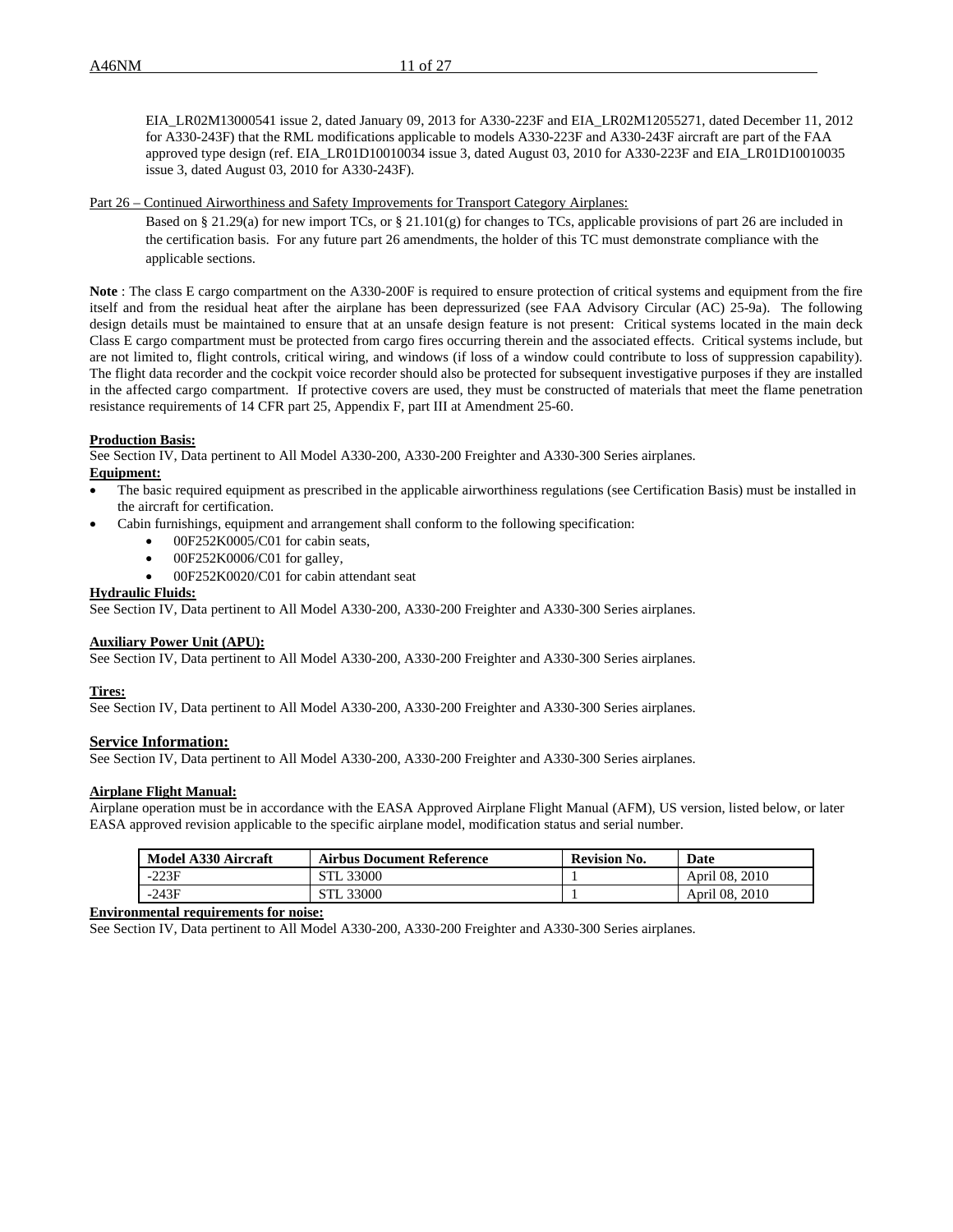# **III. Airbus A330-300 Series Transport Category Airplanes: Airbus A330-301 - approved October 21, 1993 Airbus A330-323 - approved October 8, 1999 Airbus A330-302 - approved November 13, 2007 Airbus A330-341 – approved December 21, 2000 Airbus A330-303 - approved November 13, 2007 Airbus A330-342 - approved December 21, 2000 Airbus A330-321 - approved June 21, 1999 Airbus A330-343 - approved December 21, 2000**

**Airbus A330-322 - approved June 21, 1999**

|  | Airbus A330-323 - approved October 8, 1999   |  |
|--|----------------------------------------------|--|
|  | Airbus A330-341 – approved December 21, 2000 |  |
|  | Airbus A330-342 - approved December 21, 2000 |  |
|  | Airbus A330-343 - approved December 21, 2000 |  |
|  |                                              |  |

| Model:   | <b>Definition of Reference Airplane by Airbus Documents:</b>                                        |
|----------|-----------------------------------------------------------------------------------------------------|
| A330-301 | FAA A330-301 Type Design, ref. AI/EA-N 415.1181/96 Issue 3, dated July 16, 1997 for type definition |
|          | and Type Certification Standard Equipment list, ref. 00G000A0101/C0S.                               |
| A330-321 | FAA A330-321 Type Design, ref. AI/EA-N 415.1184/96 Issue 3, dated June 25, 1998 for type definition |
|          | and Type Certification Standard Equipment list, ref. 00G000A0121/C0S.                               |
| A330-302 | FAA A330-302 Type Design, ref. EAL M05000400 Issue 03 dated May 2006 for type definition            |
| A330-303 | FAA A330-303 Type Design, ref. EAL M05000401 Issue 03 dated May 2006 for type definition            |
| A330-322 | FAA A330-322 Type Design, ref. AI/EA-N 415.1183/99 Issue 3, dated June 25, 1998 for type definition |
|          | and Type Certification Standard Equipment list, ref. 00G000A0121/C0S.                               |
| A330-323 | FAA A330-323 Type Design, ref. AI/EA-N 415.1630/99 Issue 1, dated July 20, 1999 for type definition |
|          | and Type Certification Standard Equipment list, ref. 00G000A0123/C3S.                               |
| A330-341 | FAA A330-341 Type Design, ref. AI/EA-N 415.1187/96 Issue 2, dated December 11, 1998 for type        |
|          | definition and Type Certification Standard Equipment list, ref. 00G000A0141/C0S.                    |
| A330-342 | FAA A330-341 Type Design, ref. AI/EA-N 415.1182/96 Issue 2, dated December 11, 1998 for type        |
|          | definition and Type Certification Standard Equipment list, ref. 00G000A0141/C0S.                    |
| A330-343 | FAA A330-343 Type Design, ref. AI/EA-N 415.2027/99 Issue 1, dated October 22, 1999 for type         |
|          | definition and Type Certification Standard Equipment list, ref. 00G000A0143/C3S.                    |

| <b>Engines:</b>        |                                       |                                 |
|------------------------|---------------------------------------|---------------------------------|
| <b>Airplane Model:</b> | <b>Engine Model:</b>                  | <b>Engine Type Certificate:</b> |
| A330-301               | Two GE-CF6-80E1A2 turbojet engines    | FAA-Type Certificate E41NE      |
| A330-321               | Two PW 4164 turbojet engines          | FAA-Type Certificate E36NE      |
| A330-321               | Two PW4164-1D turbojet engines        | FAA Type Certificate E36NE      |
| A330-302               | Two GE-CF6-80E1A4 turbojet engines    | FAA-Type Certificate E41NE      |
| A330-303               | Two GE-CF6-80E1A3 turbojet engines    | FAA-Type Certificate E41NE      |
| A330-322               | Two PW 4168 turbojet engines          | FAA-Type Certificate E36NE      |
| A330-322               | Two PW 4168-1D turbojet engines       | FAA Type Certificate E36NE      |
| A330-323               | Two PW 4168A turbojet engines         | FAA-Type Certificate E36NE      |
| A330-323               | Two PW 4168A-1D turbojet engines      | FAA-Type Certificate E36NE      |
| A330-323               | Two PW 4170 turbojet engines          | FAA-Type Certificate E36NE      |
| A330-341               | Two RR Trent 768-60 turbojet engines  | FAA-Type Certificate E39NE      |
| A330-342               | Two RR Trent 772-60 turbojet engines  | FAA-Type Certificate E39NE      |
| A330-343               | Two RR Trent 772B-60 turbojet engines | FAA-Type Certificate E39NE      |

# **Note: A330-321/-322/-323 PW engine Mixability and interchangeability configurations is covered by MOD 201487**

# **Fuel:**

See Section IV, Data pertinent to All Model A330-200, A330-200 Freighter and A330-300 Series airplanes.

# **Engine Limits:**

|                                                | A330-301              | A330-302       | A330-303       |
|------------------------------------------------|-----------------------|----------------|----------------|
| <b>Engine Limitations</b>                      | CF6-80E1A2            | CF6-80E1A4     | CF6-80E1A3     |
|                                                | <b>FAA Data Sheet</b> | FAA Data Sheet | FAA Data Sheet |
|                                                | E41NE                 | E41NE          | E41NE          |
| Static Thrust at Sea Level                     |                       |                |                |
| • Take-off $(5 \text{ mn})^1$ (flat rated 30°) | 64.530 lbs            | 66.870 lbs     | 68.530 lbs     |
| • maximum continuous                           |                       |                |                |
| (flat rated $25^{\circ}$ C)                    | $60,400$ lbs          | $60.400$ lbs   | 60,400 lbs     |
| Maximum Engine Speed                           |                       |                |                |
| $\bullet$ N1 rpm $(\%)$                        | 3,835 (115.5%)        | 3,835 (115.5%) | 3,835 (115.5%) |
| $\bullet$ N2 rpm $(\%)$                        | 11,105(113%)          | 11,105(113%)   | 11,105 (113%)  |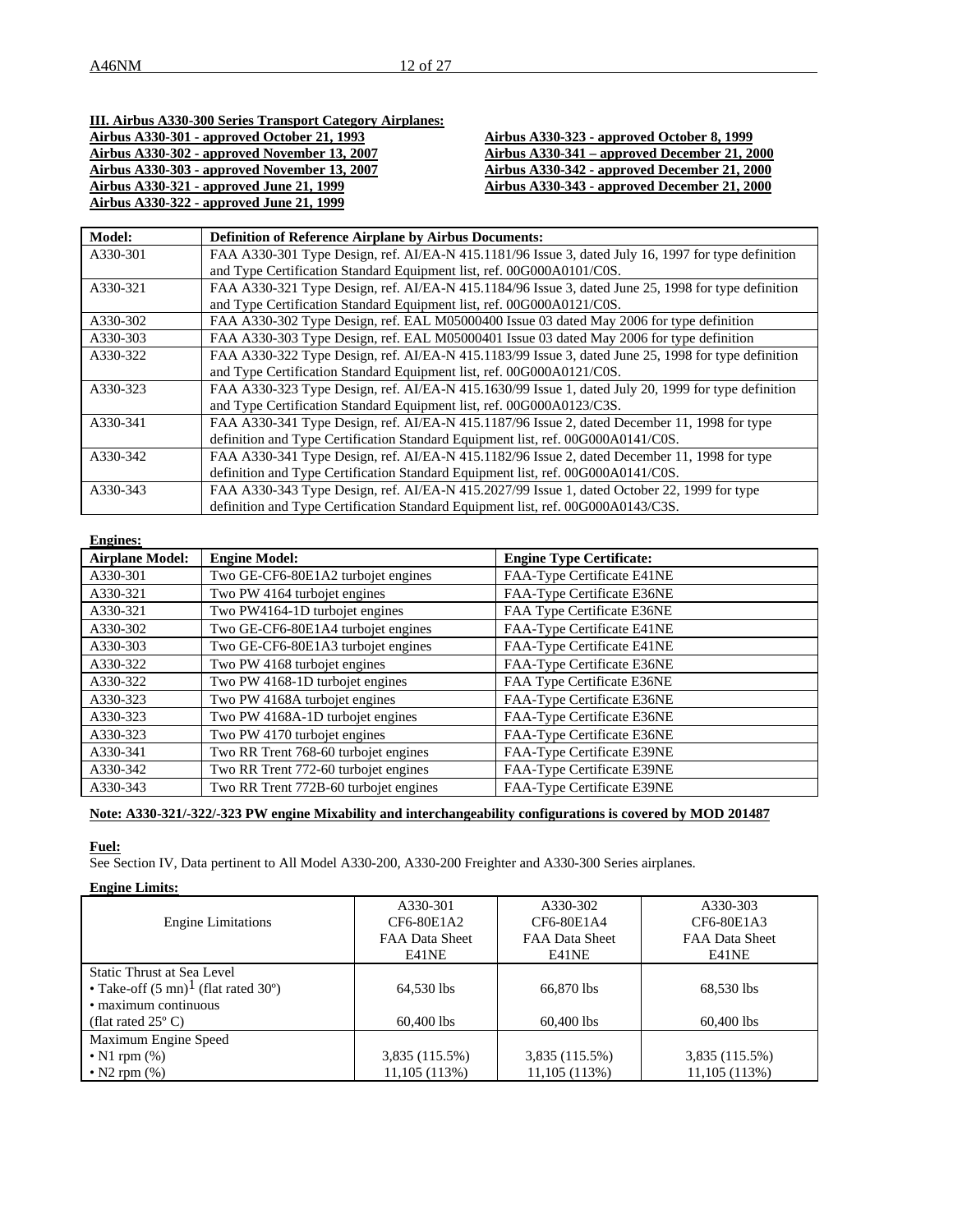|                                   | A330-301                           | A330-302                                              | A330-303                           |
|-----------------------------------|------------------------------------|-------------------------------------------------------|------------------------------------|
| <b>Engine Limitations</b>         | CF6-80E1A2                         | CF6-80E1A4                                            | CF6-80E1A3                         |
|                                   | FAA Data Sheet                     | <b>FAA Data Sheet</b>                                 | FAA Data Sheet                     |
|                                   | E41NE                              | E41NE                                                 | E41NE                              |
| Maximum Gas Temperature           |                                    |                                                       |                                    |
| • Take-off $(5mn)^1$              | $1,787$ °F (975°C)                 | $1,787$ °F (975°C)                                    | $1,787$ °F (975°C)                 |
| • Maximum Continuous              | $1,724$ °F (940°C)                 | $1,724$ °F (940°C)                                    | $1,724$ °F (940°C)                 |
| • Starting <sup>2</sup>           | $1,598$ °F (870°C)                 | $1,598$ °F (870°C)                                    | $1,598$ ° F (870° C)               |
| Maximum Oil Temperature           |                                    |                                                       |                                    |
| (Supply Pump Outlet) $^{\circ}$ C |                                    |                                                       |                                    |
| • Continuous Operation            | $320^{\circ}$ F (160 $^{\circ}$ C) | $320^{\circ}$ F (160 $^{\circ}$ C)                    | $320^{\circ}$ F (160 $^{\circ}$ C) |
| • Transient (15 mn max.)          | $347^{\circ}$ F (175 $^{\circ}$ C) | $347^{\circ}$ F (175 $^{\circ}$ C)                    | $347^{\circ}$ F (175 $^{\circ}$ C) |
| • Minimum Oil Pressure (PSI)      | 10.0 psid (69 KPa)                 | 10.0 psid (69 KPa)                                    | 10.0 psid (69 KPa)                 |
| Approved oils                     |                                    | See SB CFMI 79-001 or GE specification D50TF1 Class B |                                    |

|                                                | A330-321                                       | A330-322                           | A330-323        | A330-323                           | A330-323                           |
|------------------------------------------------|------------------------------------------------|------------------------------------|-----------------|------------------------------------|------------------------------------|
| <b>Engine Limitations</b>                      | PW 4164                                        | PW 4168                            | <b>PW 4168A</b> | PW 4168A-1D                        | PW 4170                            |
|                                                | PW 4164-1D                                     | PW 4168-1D                         | FAA Data        | FAA Data Sheet                     | FAA Data Sheet                     |
|                                                | FAA Data Sheet                                 | FAA Data Sheet                     | Sheet E36NE     | E36NE                              | E36NE                              |
|                                                | E36NE                                          | E36NE                              |                 |                                    |                                    |
| Static Thrust at Sea Level                     |                                                |                                    |                 |                                    |                                    |
| • Take-off $(5 \text{ mn})^1$ (flat rated 30°) | 64,500 lbs                                     | 68,600 lbs                         |                 | 68,600 lbs                         | 70,000 lbs                         |
| • maximum continuous                           |                                                |                                    |                 |                                    |                                    |
| (flat rated $25^{\circ}$ C)                    | 55,800 lbs                                     | 59,357 lbs                         |                 | 59,357 lbs                         | 59,357 lb                          |
| Maximum Engine Speed                           |                                                |                                    |                 |                                    |                                    |
| • N1 rpm $(\%)$                                | $3,600(101\%)$                                 | $3,600(101\%)$                     |                 | $3,600(101\%)$                     | 3,680 (101%)                       |
| • N2 rpm $(\%)$                                | 10,450 (103%)                                  | 10,450 (103%)                      |                 | 10,450 (103%)                      | 10,450 (103%)                      |
| Maximum Gas Temperature                        |                                                |                                    |                 |                                    |                                    |
| • Take-off $(5mn)^1$                           | $1,148$ °F (620°C)                             | $1,148^{\circ}$ F (620°C)          |                 | $1,148$ °F (620°C)                 | $1,148^{\circ}$ F (620°C)          |
| • Maximum Continuous                           | $1,112$ °F (600°C)                             | $1,112^{\circ}$ F (600°C)          |                 | $1,112$ °F (600°C)                 | $1,112^{\circ}$ F (600°C)          |
| • Starting <sup>2</sup>                        | $1,148^{\circ}$ F (620°C)                      | $1,148^{\circ}$ F (620°C)          |                 | $1,148$ °F (620°C)                 | $1,148^{\circ}$ F (620°C)          |
| Maximum Oil Temperature                        |                                                |                                    |                 |                                    |                                    |
| (Supply Pump Outlet) °C                        |                                                |                                    |                 |                                    |                                    |
| • Continuous Operation                         | $325^{\circ}$ F (163 $^{\circ}$ C)             | $325^{\circ}$ F (163 $^{\circ}$ C) |                 | $325^{\circ}$ F (163 $^{\circ}$ C) | $325^{\circ}$ F (163 $^{\circ}$ C) |
| • Transient (15 mn max.)                       | 350° F (177° C)                                | 350° F (177° C)                    |                 | 350° F (177° C)                    | 350° F (177° C)                    |
| • Minimum Oil Pressure (PSI)                   | 70 psid (482.6 KPa)                            | 70 psid (482.6)                    |                 | 70 psid (482.6 KPa)                | 70 psid (482.6 KPa)                |
|                                                |                                                | KPa)                               |                 |                                    |                                    |
| Approved oils                                  | See P&W Service Bulletin 238, latest revision. |                                    |                 |                                    |                                    |

|                                                | A330-341                           | A330-342                           | A330-343                           |
|------------------------------------------------|------------------------------------|------------------------------------|------------------------------------|
| <b>Engine Limitations</b>                      | Trent 768-60                       | Trent 772-60                       | Trent 772B-60                      |
|                                                | FAA Data Sheet                     | FAA Data Sheet                     | FAA Data Sheet                     |
|                                                | E39NE                              | E39NE                              | E39NE                              |
| <b>Static Thrust at Sea Level</b>              |                                    |                                    |                                    |
| • Take-off $(5 \text{ mn})^1$ (flat rated 30°) | 67,500 lbs                         | 71,100 lbs                         | 71,100 lbs                         |
| • maximum continuous                           |                                    |                                    |                                    |
| (flat rated $25^{\circ}$ C)                    | 60,410 lbs                         | 63,560 lbs                         | 63,560 lbs                         |
| Maximum Engine Speed                           |                                    |                                    |                                    |
| $\bullet$ N1 rpm $(\%)$                        | 3,861 (99%)                        | 3,861 (99%)                        | 3,861 (99%)                        |
| • N2 rpm $(\%)$                                | 10,611 (100%)                      | 10,611 (100%)                      | 10,611 (100%)                      |
| Maximum Gas Temperature                        |                                    |                                    |                                    |
| • Take-off $(5mn)^1$                           | $1,652$ °F (900°C)                 | $1,652$ °F (900°C)                 | $1,652$ °F (900°C)                 |
| • Maximum Continuous                           | $1,562$ °F (850°C)                 | $1,562$ °F (850°C)                 | $1,562$ °F (850°C)                 |
| • Starting <sup>2</sup>                        | $1,562$ °F (850°C)                 | $1,562$ °F (850°C)                 | $1,562$ °F (850°C)                 |
| Maximum Oil Temperature                        |                                    |                                    |                                    |
| (Supply Pump Outlet) °C                        |                                    |                                    |                                    |
| • Continuous Operation                         | $374^{\circ}$ F (160 $^{\circ}$ C) | $374^{\circ}$ F (160 $^{\circ}$ C) | $374^{\circ}$ F (160 $^{\circ}$ C) |
| • Transient $(15 \text{ mn max.})$             | $374^{\circ}$ F (175 $^{\circ}$ C) | $374^{\circ}$ F (175 $^{\circ}$ C) | $374^{\circ}$ F (175 $^{\circ}$ C) |
| • Minimum Oil Pressure (PSI)                   | $24.0$ psid                        | $24.0$ psid                        | $24.0$ psid                        |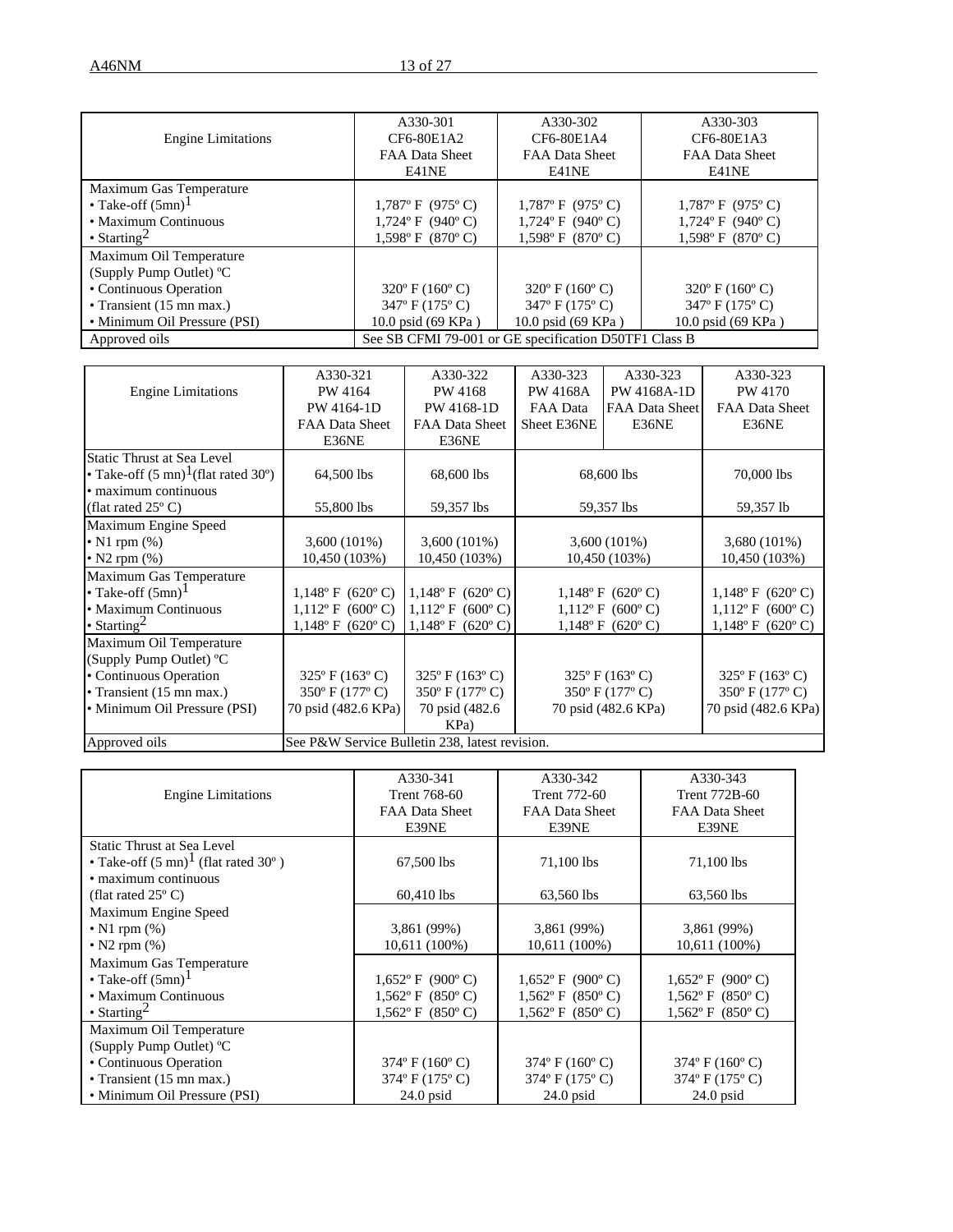|                           | A330-341                                                            | A330-342              | A330-343              |
|---------------------------|---------------------------------------------------------------------|-----------------------|-----------------------|
| <b>Engine Limitations</b> | Trent 768-60                                                        | Trent 772-60          | Trent 772B-60         |
|                           | <b>FAA Data Sheet</b>                                               | <b>FAA Data Sheet</b> | <b>FAA Data Sheet</b> |
|                           | E39NE                                                               | E39NE                 | E39NE                 |
| Approved oils             | -Aeroshell Turbine Oil (Royco) 500, 555, 560, Mobil Jet Oil II 254, |                       |                       |
|                           | 291. Exxon Turbo Oil 2197                                           |                       |                       |

Table references:

(1) 10 minutes at take-off thrust allowed only in case of engine failure (at take-off or during go-around).

(2) 4 consecutive cycles of 2 minutes each.

| <b>Center of Gravity Limits:</b><br>airplanes. | See Section IV, Data pertinent to All Model A330-200, A330-200 Freighter and A330-300 Series               |
|------------------------------------------------|------------------------------------------------------------------------------------------------------------|
| Datum:                                         | See Section IV, Data pertinent to All Model A330-200, A330-200 Freighter and A330-300 Series<br>airplanes. |

**Leveling Means:** See Section IV, Data pertinent to All Model A330-200, A330-200 Freighter and A330-300 Series airplanes.

**Maximum Weight:**

| <b>Model A330 Airplane</b>     | A330-301/-321/-322/-341/-342 |                   | A330-301          |
|--------------------------------|------------------------------|-------------------|-------------------|
| Weight Variant                 | 000                          | 002               | 001               |
|                                | (Basic)                      | (MOD 42600)       | (MOD 42200)       |
|                                | kg / lb                      | kg / lb           | kg/lb             |
| Maximum Take-off Weight, MTOW  | 212,000 / 467,397            | 212,000 / 467,397 | 184,000 / 405,650 |
| Maximum Landing Weight, MLW    | 174,000 / 383,604            | 177,000 / 390218, | 174,000 / 383,604 |
| Maximum Zero Fuel Weight, MZFW | 164,000 / 361,558            | 167,000 / 368,171 | 164,000 / 361,558 |

| <b>Model A330 Airplane</b>     | A330-323/-343     |                   | A330-323          |
|--------------------------------|-------------------|-------------------|-------------------|
| Weight Variant                 | 020               | 022               | 025               |
|                                | (Basic)           | (MOD 47785)       | (MOD 49651)       |
|                                | kg / lb           | kg / lb           | kg / lb           |
| Maximum Take-off Weight, MTOW  | 230,000 / 507,063 | 233,000 / 513676, | 217,000 / 478,402 |
| Maximum Landing Weight, MLW    | 185,000 / 407,855 | 187,000 / 412,264 | 179,000 / 394,627 |
| Maximum Zero Fuel Weight, MZFW | 173,000 / 381,399 | 175,000 / 385,808 | 169,000 / 372,581 |

| <b>Model A330 Airplane</b>     | A330-302/-303/-323/-<br>343 | A330-302/-303/-<br>323/-342/-343 | A330-302                    | A330-302/-303/-<br>$323/-343$                                                  |
|--------------------------------|-----------------------------|----------------------------------|-----------------------------|--------------------------------------------------------------------------------|
| Weight Variant                 | 050<br>(MOD 51805)<br>kg/lb | 052<br>(MOD 51807)<br>kg / lb    | 053<br>(MOD 52924)<br>kg/lb | 054<br>(MOD 201648 for<br>Production)<br>(MOD 202218 for<br>Retrofit)<br>kg/lb |
| Maximum Take-off Weight, MTOW  | 230,000 / 507,063           | 233,000/513,676                  | 205,000 / 451,947           | 235,000/518,086                                                                |
| Maximum Landing Weight, MLW    | 185,000 / 407,855           | 187,000 / 412,264                | 185,000 / 407,855           | 187,000 / 412,264                                                              |
| Maximum Zero Fuel Weight, MZFW | 173,000 / 381,399           | 175,000 / 385,808                | 173,000 / 381,399           | 173,000/381,399                                                                |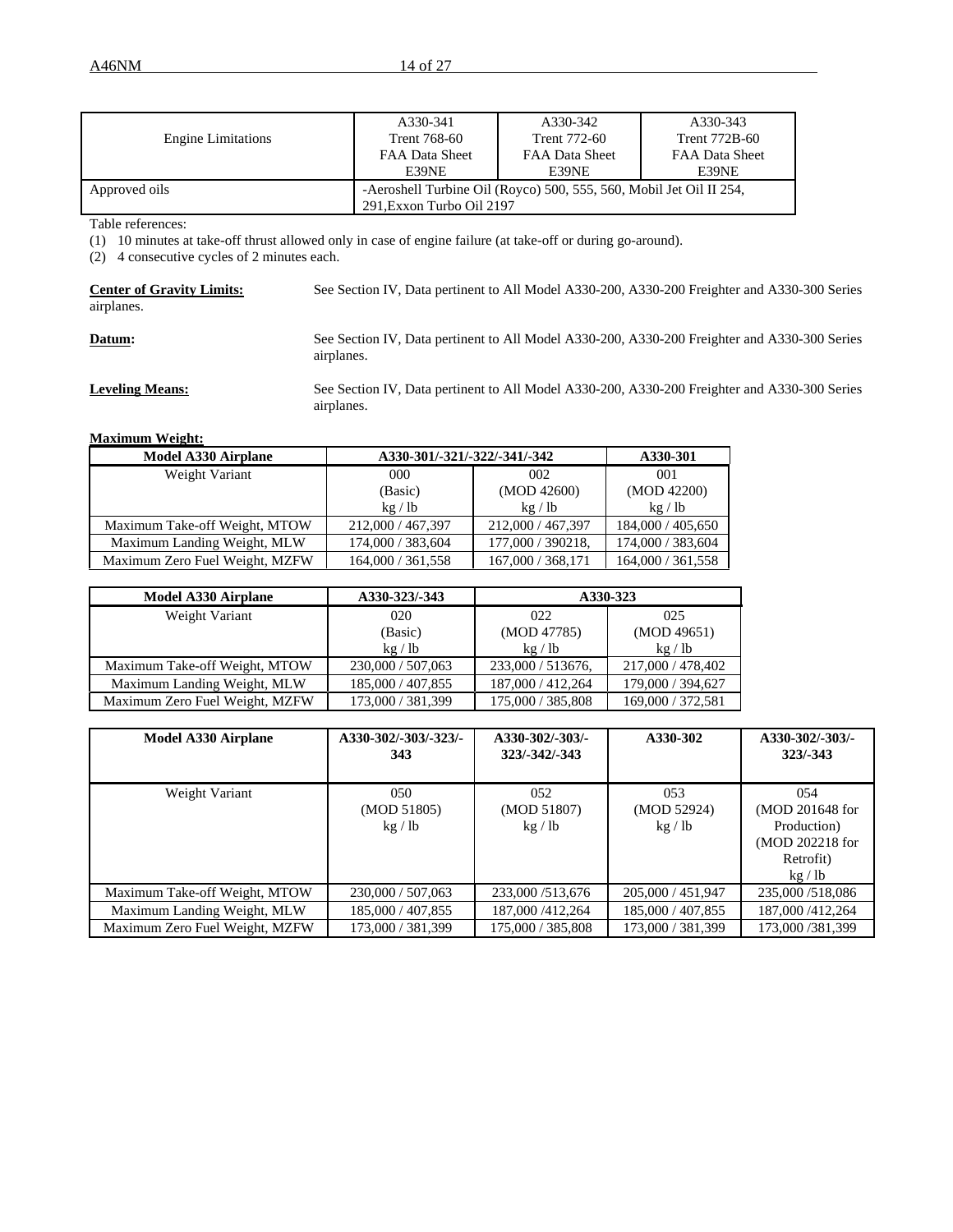| <b>Model A330 Airplane</b>     | A330-302/-303/-323/-343 | A330-302/-303/-323/-342/- | A330-323/-342/-343 |
|--------------------------------|-------------------------|---------------------------|--------------------|
|                                |                         | 343                       |                    |
| Weight Variant                 | 055                     | 056                       | 057                |
|                                | (MOD 202462)            | (MOD 202878 Issue 1)      | (MOD 203716)       |
|                                | kg/lb                   | kg/lb                     | kg/lb              |
| Maximum Take-off Weight, MTOW  | 235,000/518,086         | 205,000/451,947           | 184,000/405,650    |
| Maximum Landing Weight, MLW    | 187,000 / 412,264       | 187,000/412,264           | 174,000/383,604    |
| Maximum Zero Fuel Weight, MZFW | 173,000/381,399         | 175,000/385,808           | 164,000/361,558    |
|                                | to 175,000/385,808      |                           |                    |
|                                | Depending on TOW        |                           |                    |

# **Minimum Crew:**

See Section IV, Data pertinent to All Model A330-200, A330-200 Freighter and A330-300 Series airplanes.

#### **Number of Seats:**

The maximum number of passengers approved for emergency evacuation is: 375 passengers with a 3 pair Type A and 1 pair Type 1 exit configuration, and 440 passengers with a 4 pair Type A exit configuration.

#### **Maximum Baggage:**

| Cargo Compartment | Maximum Load    |
|-------------------|-----------------|
|                   | (kg / lb)       |
| Forward           | 22,861 / 50,408 |
| Aft               | 18,507 / 40,808 |
| Rear              | 3.468/<br>7.647 |

For the positions and the loading conditions authorized in each position (references of containers, pallets and associated weight) see Weight and Balance Manual Ref. 00G080A0006/C3S for A330-300 airplanes.

#### **Fuel Capacity:**

|       | Two Tank Airplane |                              |                         |            |               |         |  |
|-------|-------------------|------------------------------|-------------------------|------------|---------------|---------|--|
|       |                   | Usable Fuel                  |                         |            | Unusable fuel |         |  |
| Model |                   | A330-301/-321/-322/-341/-342 | A330-302/-303/-323/-343 |            | All Models    |         |  |
| Tank  | Liters            | Gallons                      | liters                  | gallons    | liters        | gallons |  |
|       | (kg)              | (lb)                         | (kg)                    | (lb)       | (kg)          | (lb)    |  |
| Wing  | 91,764            | 24,244                       | 91,300                  | 24,122     | 348           | 92      |  |
|       | (73, 411)         | (161, 871)                   | (73,040)                | (161, 053) | (279)         | (615)   |  |
| Trim  | 6,121             | 1,617                        | 6,230                   | 1,646      | 6             | 1.6     |  |
| Tank  | (4,897)           | (10,798)                     | (4,984)                 | (10,990)   | (5)           | (11)    |  |
| Total | 97,885            | 25,861                       | 97,530                  | 25,768     | 354           | 94      |  |
|       | (78, 308)         | (172, 669)                   | (78,024)                | (172, 043) | (284)         | (626)   |  |

## **Maximum Operating Altitude:**

See Section IV, Data pertinent to All Model A330-200, A330-200 Freighter and A330-300 Series airplanes.

**Control Surface Movements:** *(Total one-way travel in each direction of each movable control surface on the aircraft.)* See Section IV, Data pertinent to All Model A330-200, A330-200 Freighter and A330-300 Series airplanes.

#### **Manufacturer's Serial Numbers:**

See Section IV, Data pertinent to All Model A330-200, A330-200 Freighter and A330-300 Series airplanes.

#### **Import Requirements:**

See Section IV, Data pertinent to All Model A330-200, A330-200 Freighter and A330-300 Series airplanes.

#### **Certification Basis (A330-300):**

- a. 14 CFR part 25 effective February 1, 1965, including the following:
	- Amendments 25-1 through 25-63, Amendments 25-65, 25-66, 25-77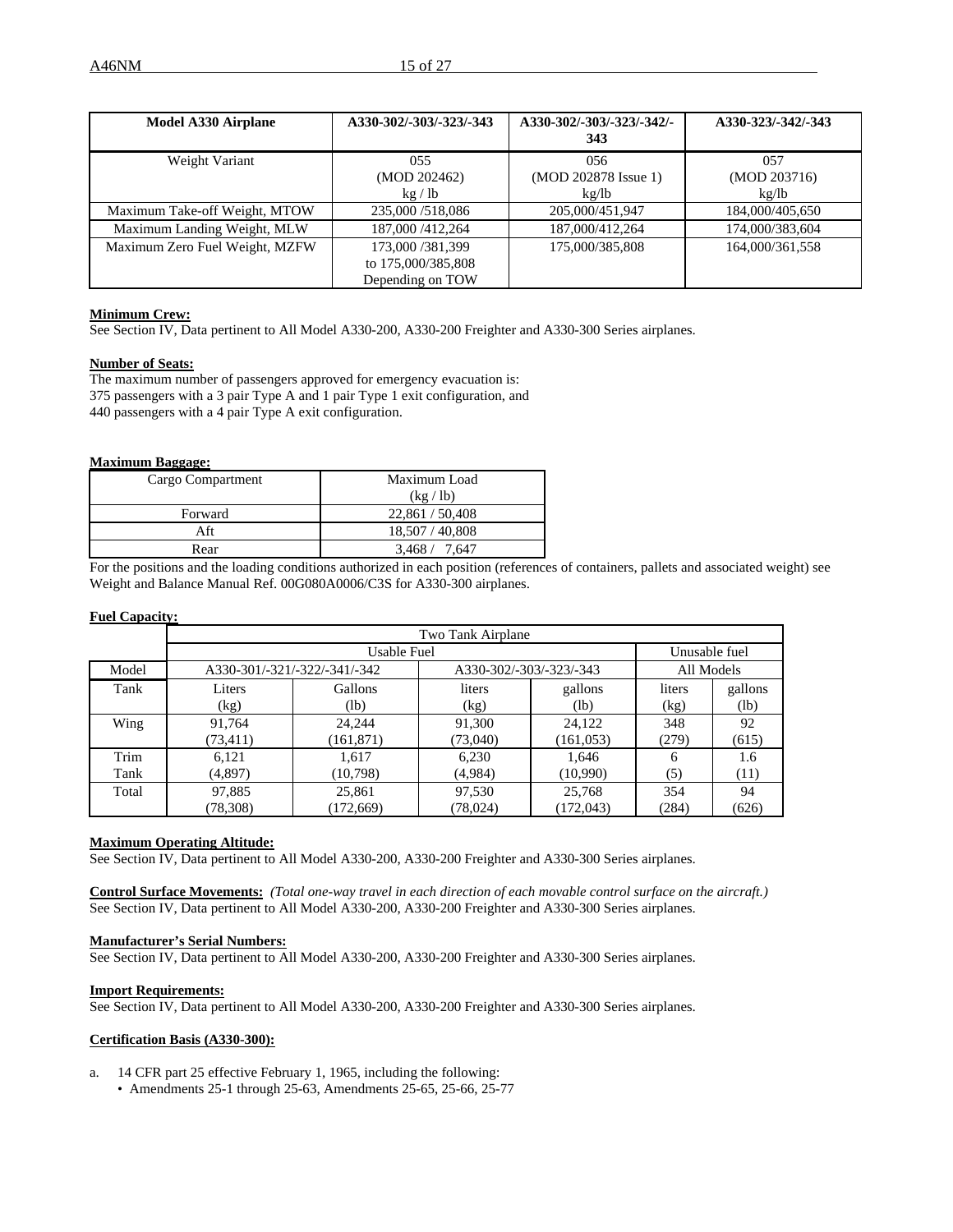A46NM 16 of 27

- b. 14 CFR part 25 Amendment 25-64 with the following exceptions:
	- Cockpit seats will not meet § 25.562 Amendment 25-64 but will meet § 25.561
	- Compliance with § 25.785(a), (b), and (c) at Amendment 25-64 for front row seats in front of a bulkhead will be based on ensuring a 35 inch free head strike envelope.
- c. Special conditions in accordance with § 21.16.

1. Special conditions published in the Federal Register on October 19, 1993, (Docket No. NM-86, Special Conditions No. 25-ANM-77)

| (1) Operation without Normal Electrical Power              | (8) Limit Pilot Forces                                     |
|------------------------------------------------------------|------------------------------------------------------------|
| (2) Electronic Flight Control System (EFCS) failures and   | (9) Tail plane Tank Emergency Landing Loads                |
| Mode Annunciation                                          |                                                            |
| (3) Command Signal Integrity                               | (10) Limit Engine Torque                                   |
| (4) Protection From Lightning and Unwanted Effects of High | (11) Flight Characteristics                                |
| Intensity Radiated Fields (HIRF)                           |                                                            |
| (5) Interaction of Systems and Structures                  | (12) Flight Envelope Protection                            |
| (6) Design Dive Speed                                      | (13) Side Stick Controllers                                |
| (7) Design Maneuver Requirements                           | (14) Computerized Airplane Flight Manual (AFM) Performance |
|                                                            | Information                                                |
|                                                            |                                                            |

2. Special condition for the optional installation of the Lower Deck Mobile Crew Rest Compartment: (published in the Federal Register on January 6, 2005, Docket No. NM287, Special Condition No. 25-281-SC) Lower Deck Mobile Crew Rest (LD-MCR) Compartment (optional installation)

3. Special conditions issued for Seats With Inflatable Lap Belts, published in the Federal Register November 03, 2009, Docket No. NM-418, Special Conditions No. 25-395-SC

4. Special conditions issued for Seats with Non-Traditional, Large, Non-Metallic Panels, published in the Federal Register January 4, 2010, Docket No. NM-424, Special Conditions No. 25-400-SC

- d. 14 CFR part 34, effective September 10, 1990.
- e. 14 CFR part 36 as amended by Amendments 36-1 through 36-20.
- f. The technical requirements are complemented by the following guidance material:
	- For precision approach and landing,
		- 1. AC 120-29
		- 2. AC 120-28C

and for the automatic flight control system

- 1. AC 20-57A for automatic landing
- 2. AC 25.1329-1A for cruise
- g. Equivalent safety findings have been made in accordance with § 21.21(b)(1) for the following sections:
	- (1)  $§$  25.335(d) for design airspeeds
	- (2) § 25.345 for high lift devices
	- (3) § 25.349 for control surface loads
	- (4) § 25.351(b) for unsymmetrical loads
	- (5) § 25.371 for gyroscopic loads
	- (6) § 25.373 for speed control devices

(7) §§ 25.101(I); 25.105(c)(1); 25.109(a)(b)(c)(d)(e)(f); 25.113(a)(b)(c); 25.115(a); 25.735(f)(g)(h)(b) for rejected takeoff and landing performance

(8) §§ 25.933(a)(1)(ii), 25.1309(b)(1) for flight critical thrust reverser

(9) § 25.1203(d) for turbine overheat detection (RR Trent 700 powered A330-341, -342, -343 only)

(10) § 25.1305(c)(6) Warning means for engine fuel filter contamination (RR Trent 700 powered A330-341, -342 and -343 only)

(11) §§ 25.1305: 25.1501(b) for APU system flight deck instrumentation.

(12) § 25.856(b), Improved Flammability standards for Thermal/acoustic insulation materials (documented in ELOS Memo TD0609IB-T-CI-5; Memo TD0609IB-T-CI-6 and Memo TD0609IB-T-CI-7).

(13) § 25.785(d), Forward Facing Seat, over 18 degrees to aircraft centerline (documented in ELOS Memo TD0643IB-T-CI-9).

(14) § 25.1457(d)(5) Cockpit Voice Recorder – Equivalent Level of Safety for 10 minute independent backup power requirement (documented in ELOS Memo TD0774IB-T-SA-1).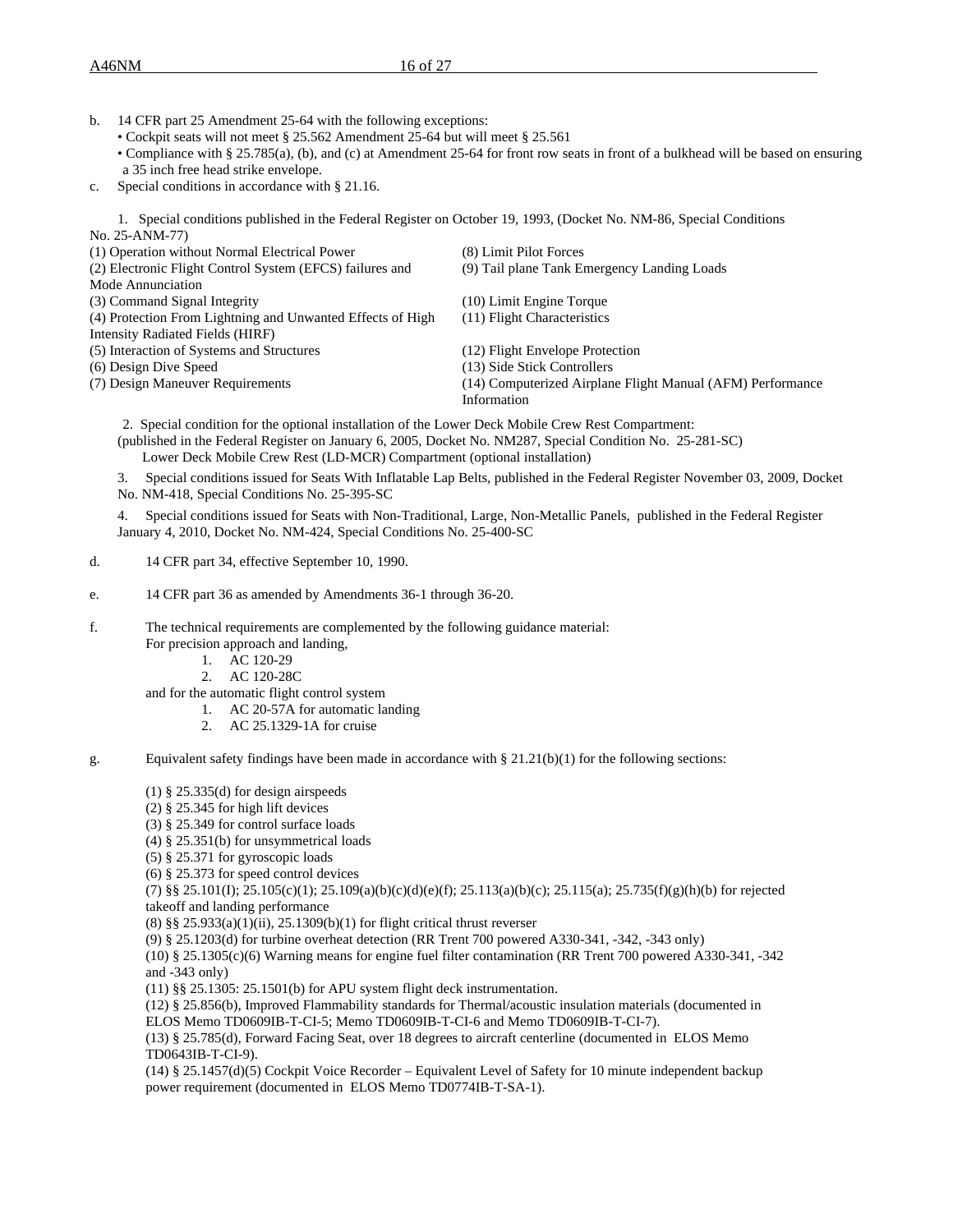h. Optional requirements elected:

- § 25.801 for ditching.
- § 25.1419 for icing.

**Note** : Compliance with the FAA Required Modification List for Airbus Model A330 Aircraft as included under the Import Requirements section of TCDS Revision 4, dated March 21, 2000 or later TCDS revision, is necessary for an A330 aircraft to be found in a condition for safe operation. The FAA has accepted:

- Model A330-323 aircraft in the Airbus as-delivered configuration for MSN 524 and on as compliant with the applicable modifications of the A330 RML. FAA acceptance is based on the Airbus statement to the FAA (ref. Airbus letter EAL G01M03003568 issue 2, dated June 24, 2003) that the RML modifications applicable to model A330-323 aircraft are either part of the FAA approved type design (ref. AI/EA-N 415.1630/99 Issue 1, dated July 20, 1999), required to be installed at aircraft delivery by DGAC AD, or required to be installed by Airbus on all Model A330-323 aircraft at time of delivery.
- Model A330-302 and -303 aircraft in the Airbus as-delivered configuration as compliant with the applicable modifications of the A330 RML. FAA acceptance is based on the Airbus statement to the FAA (ref. Airbus letter EAL G03D07012703 (for the -302) and EAL G03D07012712 (for the -303), each dated June 8, 2007) that the RML modifications applicable to model A330-302 and -303 aircraft are either part of the FAA approved type design (ref. EAL M05000400 and EAL M05000401; both at Issue 03 and dated May 2006), required to be installed at aircraft delivery by DGAC AD, or required to be installed by Airbus on all Model A330-302 and -303 aircraft at time of delivery.
- Model A330-343 aircraft in the Airbus as-delivered configuration as compliant with the applicable modifications of the A330 RML. FAA acceptance is based on the Airbus statement to the FAA (ref. Airbus letter EAL\_LR01M10004733, dated March 03, 2010) that the RML modifications applicable to model A330-343 aircraft are either part of the FAA approved type design (ref. AIAI/EA-N 415.2027/99 Issue 1, dated October 22, 1999), required to be installed at aircraft delivery by DGAC/EASA AD, or required to be installed by Airbus on all A330-343 aircraft at time of delivery.

The Direction Generale de 'Aviation Civile (DGAC) of France originally type certificated the Airbus Model A330-300 series airplanes under its type certificate number DGAC-F TC 184. The FAA validated this product under U.S. Type Certificate Number A46NM. Effective September 28, 2003, the European Aviation Safety Agency (EASA) began oversight of this product on behalf of DGAC.

Part 26 – Continued Airworthiness and Safety Improvements for Transport Category Airplanes:

Based on § 21.29(a) for new import TCs, or § 21.101(g) for changes to TCs, applicable provisions of part 26 are included in the certification basis. For any future part 26 amendments, the holder of this TC must demonstrate compliance with the applicable sections.

# **Production Basis:**

See Section IV, Data pertinent to All Model A330-200, A330-200 Freighter and A330-300 Series airplanes.

# **Equipment:**

- The basic required equipment as prescribed in the applicable airworthiness regulations (see Certification Basis) must be installed in the aircraft for certification.
- The following Airbus Documents defines the set of modifications which comprise the FAA certificated type design. This document contains certain modifications determined necessary for FAA certification, including installation of ozone converters, fuel system improvements and thrust reverser modifications.
	- AI/EA-N 415.1181/96 Issue 3, dated July 16, 1997 for the A330-301
	- EAL M05000400 Issue 3, dated May 2006 for the A330-302
	- EAL M05000401 Issue 3, dated May 2006 for the A330-303
	- AI/EA-N 415.1184/96 Issue 3, dated June 25, 1998 for the A330-321
	- AI/EA-N 415.1183/96 Issue 3, dated July 25, 1998 for the A330-322
	- AI/EA-N 415.1630/99 Issue 1, dated July 20, 1999 for the A330-323
	- AI/EA-N 415.1187/96 Issue 2, dated December 11, 1998 for the A330-341
	- AI/EA-N 415.1182/99 Issue 2, dated December 11, 1998 for the A330-342
	- AI/EA-N 415.2027/99 Issue 1, dated October 22, 1999 for the A330-343
	- Equipment approved for installation is listed in the Certification Standard Equipment List
	- 00G000A0101/C0S for the A330-301.
		- 00G000A0121/C0S for the A330-321 and -322.
		- 00G000A0123/C3S for the A330-323.
		- 00G000A0141/C0S for the A330-341 and -342.
		- 00G000A0143/C3S for the A330-343.
- Cabin furnishings, equipment and arrangement shall conform to the following specification:
	- 00F252K0005/C01 for cabin seats,
	- 00F252K0006/C01 for galley,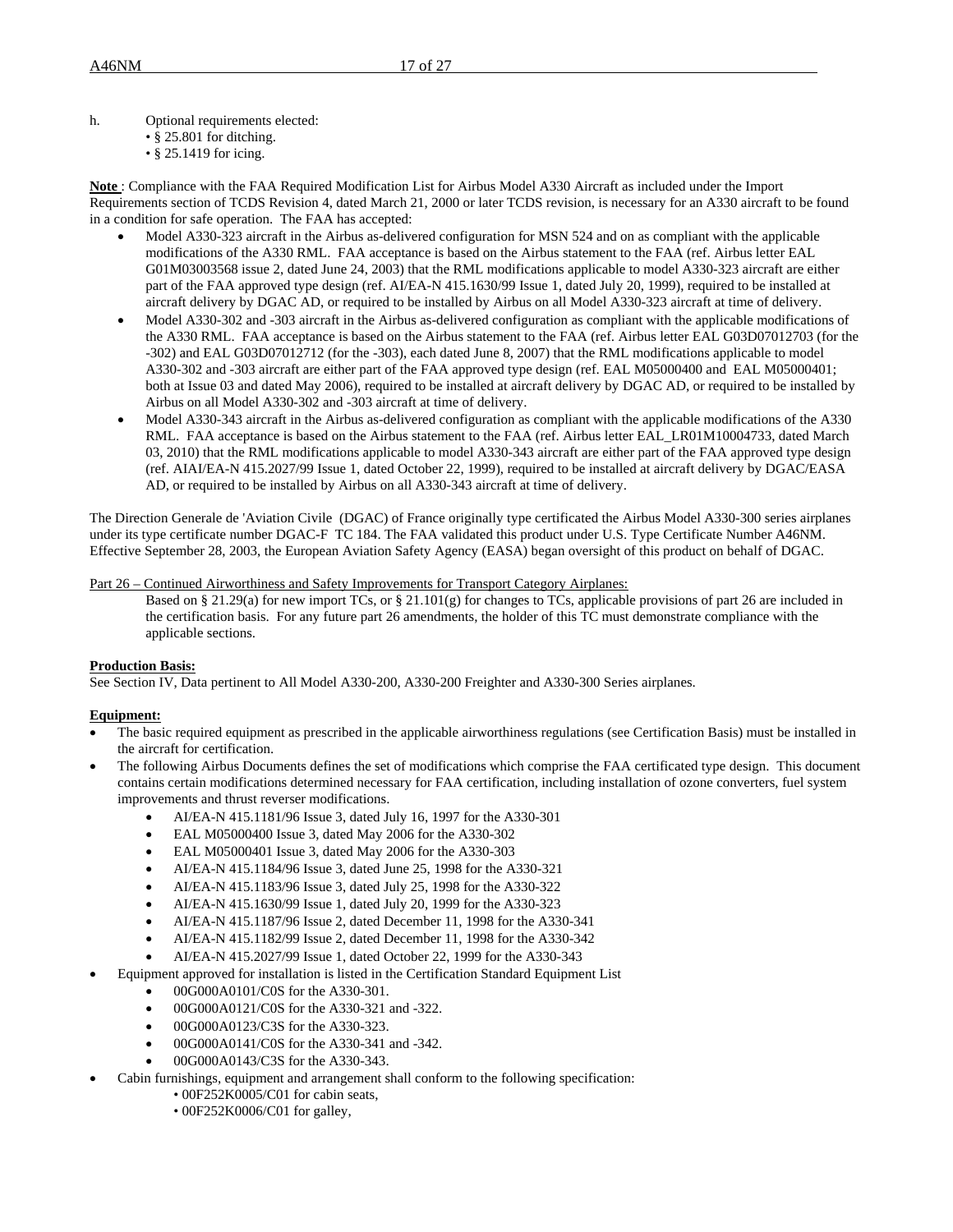• 00F252K0020/C01 for cabin attendant seats

#### **Hydraulic Fluid:**

See Section IV, Data pertinent to All Model A330-200, A330-200 Freighter and A330-300 Series airplanes.

# **Auxiliary Power Unit (APU):**

See Section IV, Data pertinent to All Model A330-200, A330-200 Freighter and A330-300 Series airplanes.

#### **Tires:**

See Section IV, Data pertinent to All Model A330-200, A330-200 Freighter and A330-300 Series airplanes.

# **Service Information:**

See Section IV, Data pertinent to All Model A330-200, A330-200 Freighter and A330-300 Series airplanes.

# **Airplane Flight Manual:**

Airplane operation must be in accordance with the EASA-Approved Airplane Flight Manual (AFM), US version, listed below, or later EASA approved revision applicable to the specific airplane model, modification status and serial number.

| <b>Aircraft Model A330</b> | <b>Airbus Document Reference.</b> | <b>Revision No.</b> | Date              |
|----------------------------|-----------------------------------|---------------------|-------------------|
| $-301$                     | AI/EV-O 33000                     |                     | January 6, 1999   |
| $-321. -322$               | AI/ST-F 33000                     |                     | January 6, 1999   |
| $-302, -303$               | <b>STL 33000</b>                  |                     | November 21, 2006 |
| $-323$                     | AI/ST-F 33000                     |                     | May 18, 2001      |
| $-341. -342$               | AI/ST-F 33000                     |                     | March 15, 2000    |
| $-343$                     | AI/ST-F 33000                     |                     | March 15, 2000    |

#### **Environmental requirements for noise:**

See Section IV, Data pertinent to All Model A330-200, A330-200 Freighter and A330-300 Series airplanes.

# **IV. Data Pertinent to All Model A330-200**, **A330-200 Freighter and A330-300 Series airplanes:**

| <b>Fuel:</b> |                                                                                                                 |                      |           |                |  |  |  |  |
|--------------|-----------------------------------------------------------------------------------------------------------------|----------------------|-----------|----------------|--|--|--|--|
|              | Specification                                                                                                   |                      |           |                |  |  |  |  |
| Aircraft     | Nomenclature                                                                                                    | <b>United States</b> | France    | United Kingdom |  |  |  |  |
| A330-201     | Kerosene (conform to GE specification D50TF2)                                                                   | <b>ASTMD</b>         | AIR 3405C | <b>DERD</b>    |  |  |  |  |
| A330-202     | with current exception of JP4 and JET B)                                                                        | 1655 (JET A)         |           | 2494/2453      |  |  |  |  |
| A330-203     |                                                                                                                 | (JET A1)             |           |                |  |  |  |  |
| A330-301     |                                                                                                                 |                      |           |                |  |  |  |  |
| A330-302     |                                                                                                                 |                      |           |                |  |  |  |  |
| A330-303     |                                                                                                                 |                      |           |                |  |  |  |  |
| A330-223     | Fuel and fuel additives conforming to the latest applicable issue of FAA approved Pratt & Whitney Turbojet      |                      |           |                |  |  |  |  |
| A330-223F    | Engine Service Bulletin 2016 may be used separately or mixed in any proportions without adversely affecting the |                      |           |                |  |  |  |  |
| A330-321     | engine operation or power output.                                                                               |                      |           |                |  |  |  |  |
| A330-322     |                                                                                                                 |                      |           |                |  |  |  |  |
| A330-323     |                                                                                                                 |                      |           |                |  |  |  |  |
| A330-243     | Approved fuel and additives are identified in the relevant Operating instructions defined in the Rolls Royce    |                      |           |                |  |  |  |  |
| A330-243F    | Manual F-Trent $- A330$                                                                                         |                      |           |                |  |  |  |  |
| A330-341     |                                                                                                                 |                      |           |                |  |  |  |  |
| A330-342     |                                                                                                                 |                      |           |                |  |  |  |  |
| A330-343     |                                                                                                                 |                      |           |                |  |  |  |  |
|              |                                                                                                                 |                      |           |                |  |  |  |  |

**\_\_\_\_\_\_\_\_\_\_\_\_\_\_\_\_\_\_\_\_\_\_\_\_\_\_\_\_\_\_\_\_\_\_\_\_\_\_\_\_\_\_\_\_\_\_\_\_\_\_\_\_\_\_\_\_\_\_\_\_\_\_\_\_\_\_\_\_\_\_\_\_\_\_\_\_\_\_\_\_\_\_\_\_\_\_\_\_\_\_\_\_\_\_\_\_\_\_\_\_\_\_\_\_\_**

(a) Additives: According to GE "Specific Operating Instructions", installation manual. The above mentioned fuels are also suitable for the APU.

# **Airspeed Limits (Indicated Airspeed, IAS, unless otherwise stated):**

| • Maximum Operating Limit Speed/Mach, V <sub>MO</sub> /M <sub>MO</sub> | 330 KIAS / .86                   |
|------------------------------------------------------------------------|----------------------------------|
| • Design Diving Speed, $V_D$                                           | 365 KIAS / .93                   |
| • Design Maneuvering Speed, $V_A$                                      | Refer to AFM Performance Section |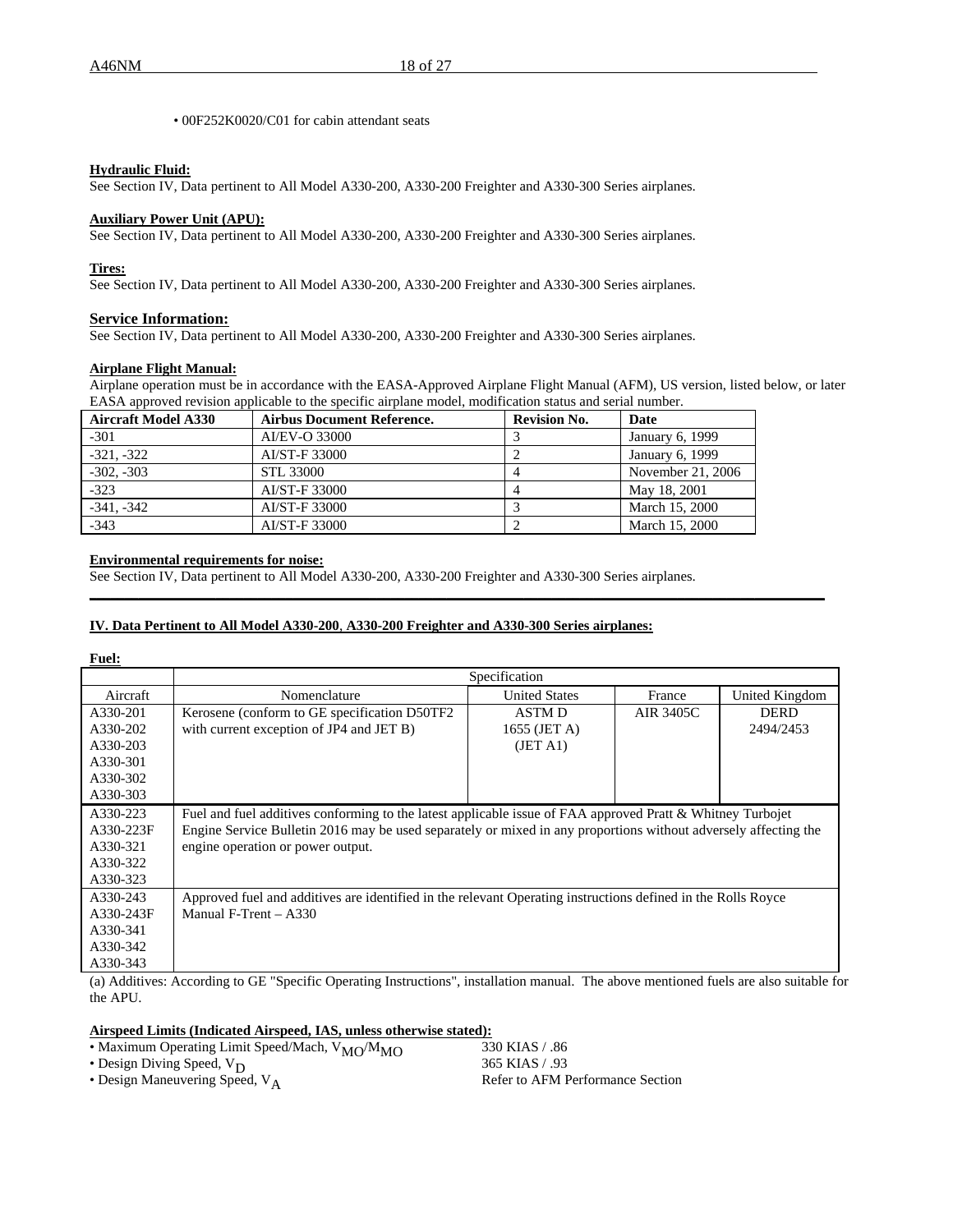| Configuration                                                                                                                                                                                                                                               | Slats/Flaps/Ailerons <sup>°</sup>                                                     | $V_{FE}$ (kt)                             |                         |  |  |
|-------------------------------------------------------------------------------------------------------------------------------------------------------------------------------------------------------------------------------------------------------------|---------------------------------------------------------------------------------------|-------------------------------------------|-------------------------|--|--|
|                                                                                                                                                                                                                                                             | 16/0/0                                                                                | 240                                       | Intermediate Approach   |  |  |
|                                                                                                                                                                                                                                                             | 16/8/0                                                                                | 215                                       | Take-off                |  |  |
| $1 + F$                                                                                                                                                                                                                                                     | 16/8/5                                                                                | 205                                       | Take-off                |  |  |
| 2                                                                                                                                                                                                                                                           | 20/14/10                                                                              | 196                                       | Take-off and Approach   |  |  |
| 3                                                                                                                                                                                                                                                           | 23/22/10                                                                              | 186                                       | Take-off, Approach, and |  |  |
|                                                                                                                                                                                                                                                             |                                                                                       |                                           | Landing                 |  |  |
| <b>FULL</b>                                                                                                                                                                                                                                                 | 23/32                                                                                 | 180                                       | Landing                 |  |  |
| • Minimum Control Speed, V <sub>MC</sub><br>Landing Gear Speeds:                                                                                                                                                                                            | Refer to AFM performance Section.                                                     | (Performance Engineering Program/OCTOPUS) |                         |  |  |
|                                                                                                                                                                                                                                                             | • Maximum Speed with Landing Gear Operating (Extension and Retraction) $V_{I,\Omega}$ |                                           | 250 KIAS / .55M         |  |  |
|                                                                                                                                                                                                                                                             | • Maximum Speed with Landing Gear Locked Down, V <sub>LE</sub>                        |                                           | 250 KIAS / .55M         |  |  |
| • Tire Limit Speed (Ground Speed)                                                                                                                                                                                                                           |                                                                                       |                                           | 203 KIAS (235mph)       |  |  |
| <b>Center of Gravity Limits:</b><br>Refer to EASA-Approved Airplane Flight Manual, US Version, Limitations Section for<br>center of gravity envelope. Note: 0% MAC is located 1359.59 in. (34.532m) from the datum line                                     |                                                                                       |                                           |                         |  |  |
| The aircraft reference zero datum point is located 251.29 in. (6.3825 m) forward of the nose<br>Datum:<br>section, 275.6 in. (7m) under the fuselage centerline (datum line).                                                                               |                                                                                       |                                           |                         |  |  |
| <b>Leveling Means:</b><br>Inclinometer on cabin seat track rails (refer to WBM chapter 1.80).                                                                                                                                                               |                                                                                       |                                           |                         |  |  |
| <b>Minimum Crew:</b><br>$2 - Pilots$                                                                                                                                                                                                                        |                                                                                       |                                           |                         |  |  |
| <b>Maximum Operating Altitude</b><br>41,100 feet (12,527 m) slats and flaps retracted (clean)<br>Basic:<br>Option: 41,450 feet (12,634 m) slats and flaps retracted (clean) with modification 52536<br>20,000 feet (6,096 m) slats or slats/flaps extended. |                                                                                       |                                           |                         |  |  |

• Maximum Flaps/Slats Extended Speed or Operating Speed, V<sub>FE</sub>

**Control Surface Movements:** *(Total one-way travel in each direction of each movable control surface on the aircraft.)*

| <b>Control Surface</b> | <b>Maximum Travel</b>     |
|------------------------|---------------------------|
| Aileron                | $+25/25$ °                |
| #1 Spoilers            | Speed Brake 23°           |
|                        | Lift Dumper 35°           |
| #2,3 Spoilers          | Roll 35°                  |
|                        | Speed Brake 30°           |
|                        | Lift Dumper $50^{\circ}$  |
| #4,5,6 Spoilers        | Roll 35°                  |
|                        | Speed Brake 30°           |
|                        | Lift Dumper 50°           |
| Aileron Droop          | 10 <sup>o</sup>           |
| Flaps                  | $32^{\circ}$              |
| <b>Slats</b>           | $23^{\circ}$              |
| Stabilizers            | $+2^{\circ}/-14^{\circ}$  |
| Elevator               | $+15^{\circ}/-30^{\circ}$ |
| Rudder                 | $+30^{\circ}/-30^{\circ}$ |

# **Environmental requirements for noise:**

A330-200

14 CFR Part 36, effective December 1, 1969, including Amendments 36-1 through 36-21. Recertified to 14 CFR part 36 Stage 4, effective December 1, 1969, as amended by amendments 36-1 through 36-28. A330-300

14 CFR Part 36 as amended by amendments 36-1 through 36-20. Recertified to 14 CFR part 36 Stage 4, effective December 1, 1969, as amended by amendments 36-1 through 36-28.

A330-200 Freighter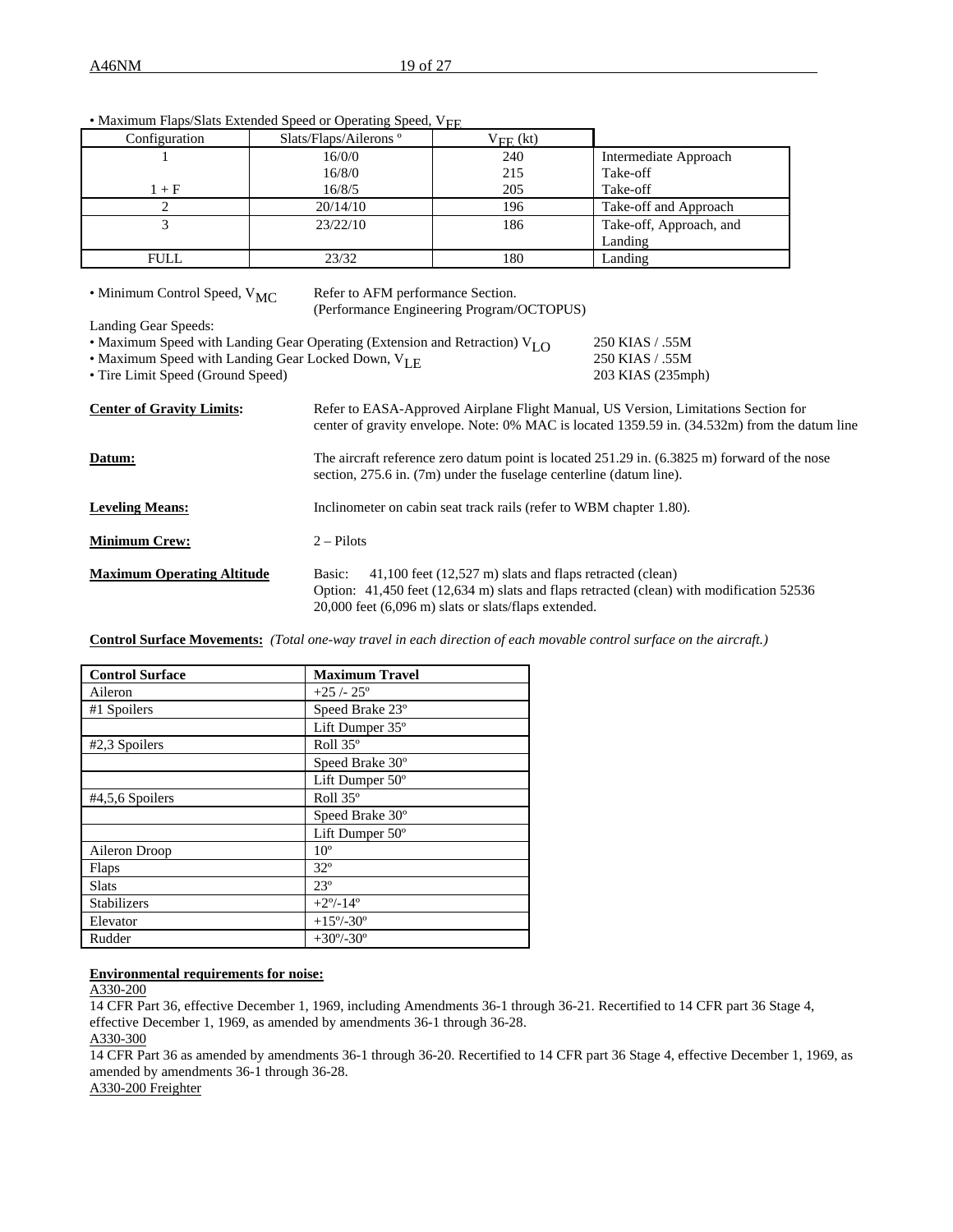A330-223F fitted with PW4170 engines and A330-243F fitted with RR Trent 772B/772C engines, are compliant with Stage IV noise requirements of 14 CFR part 36 as amended by 36-1 through 36-28.

#### **Manufacturer's Serial Numbers/Production Basis:**

From July 21, 2008, A330 aircraft, all series and models, are produced in France under production approval reference EASA.21G.0001 issued by EASA on July 21, 2008, prior that date all A330 aircraft, all series and models, are produced in France under production approval FR.21G.0035 (formerly FG 035) issued by the DGAC (on behalf of EASA) to Airbus.

#### **Import Requirements:**

The FAA can issue a U.S. airworthiness certificate based on either an EASA Export Certificate of Airworthiness (Export C of A) signed by a representative of the European Aviation Safety Agency (EASA), or a French "Certificat de Navigabilite pour Exportation" signed by a representative of the Direction Generale de 'Aviation Civile (DGAC) of France on behalf of the European Community. The Export C of A should contain the following statement (in the English language): "The aircraft covered by this certificate has been examined, tested, and found to conform to the Type Design approved under FAA Type Certificate No. A46NM as defined in TCDS A46NM revision 4 (or later revision) and to be in condition for safe operation."

The U.S. airworthiness certification basis for aircraft type certificated under 14CFR 21.29 and exported by the country of manufacture is §§ 21.183(c) or 21.185(c). The U.S. airworthiness certification basis for aircraft type certificated under § 21.29 exported from countries other than the country manufacture (e.g., third party country) is §§ 21.183(d) or 21.185(b). These sections provide that U.S. airworthiness certificates are issued only if the Administrator finds "that the aircraft conforms to the type design and is in a condition for safe operation." Notwithstanding that §§ 21.183(d) and 21.185(b) do not specifically address or require certification by the foreign civil airworthiness authority of the country of manufacture, such certification is the only practical way for an applicant to show, and the FAA to find conformity to the FAA-approved type design and condition for safe operation. Additional guidance is contained in FAA Advisory Circular (AC) 21-23, Airworthiness Certification of Civil Aircraft, Engines, Propellers, and Related Products Imported into the United States.

#### FAA Required Modification List for Airbus Model A330 Aircraft:

Prior to issuance of a Standard Airworthiness Certificate on any Airbus A330 model aircraft, all modifications shown on the (Model A330) Required Modification List (RML) with compliance times already past, must be accomplished before the aircraft can be found to be in a condition for safe operation.

RML modifications with compliance times already past means that relative to the date of issuance of an Airworthiness Certificate for an individual aircraft, the compliance time of the RML item in calendar time and/or flight hours and/or flight cycles has been exceeded.

All future required modifications shown on the RML must be incorporated into the operator's maintenance or inspection program prior to placement of the aircraft into operation [just as for future airworthiness limitations listed in the Airworthiness Limitation Section (ALS)]. These future RML modifications must be incorporated prior to the compliance time specified in the RML and must remain with the airplane records. In the event of any transfer of the airplane to another operator these RML requirements must continue to be complied with and incorporated into the new operator's maintenance program.

Future RML modifications means that relative to the date of issuance of an Airworthiness Certificate for an individual aircraft, the compliance time of the RML item in calendar time and/or flight hours and/or flight cycles has not yet been exceeded. Prior to issuance of a Standard Airworthiness Certificate on any Airbus A330 model aircraft, the following note must be placed on the Airworthiness Certificate:

"CONTINUED AIRWORTHINESS: Type Certificate Data Sheet (TCDS) A46NM, Revision 4, dated March 21, 2000, contains the "FAA Required Modification List (RML)" that must be complied with for this aircraft to remain in a condition for safe operation. The RML is part of the permanent record for this aircraft; it must remain with the aircraft data and continue to be complied with in the event of transfer to another operator."

The RML was finalized through its publication in TCDS Revision 4 and requirements will not be added by later TCDS revisions. Therefore, the RML in TCDS A46NM Revision 4 or any later TCDS revision are equivalent and acceptable for compliance. All future modifications that the FAA determines must be accomplished on U.S. registered aircraft will be addressed by issuance of an Airworthiness Directive (AD).

Authority for these required modifications is given per the airworthiness certification provisions of 49 U.S.C. 44704 (c), which states "the Administrator may include in an airworthiness certificate terms required in the interest of safety". "Terms required in the interest of safety" include actions to correct unsafe conditions issued by the foreign authority of the state of design that also meet FAA criteria for corrective action. This law also gives the FAA the authority to adopt § 21.183(c) and (d), which form the regulatory basis for the issue of standard U.S. airworthiness certificates on imported products. 14 CFR 21.183(c) and (d) provide that airworthiness certificates are issued only if the Administrator finds "that the aircraft conforms to the type design and is in a condition for safe operation." The modifications identified in the list below are required in the interest of safety and are necessary for this airplane to be in a condition for safe operation.

A Notice of Policy Statement announcing the FAA's policy with respect to foreign mandatory continued airworthiness information, when no aircraft of the affected design are currently operating in the U.S. was published in the Federal Register on May 11, 1998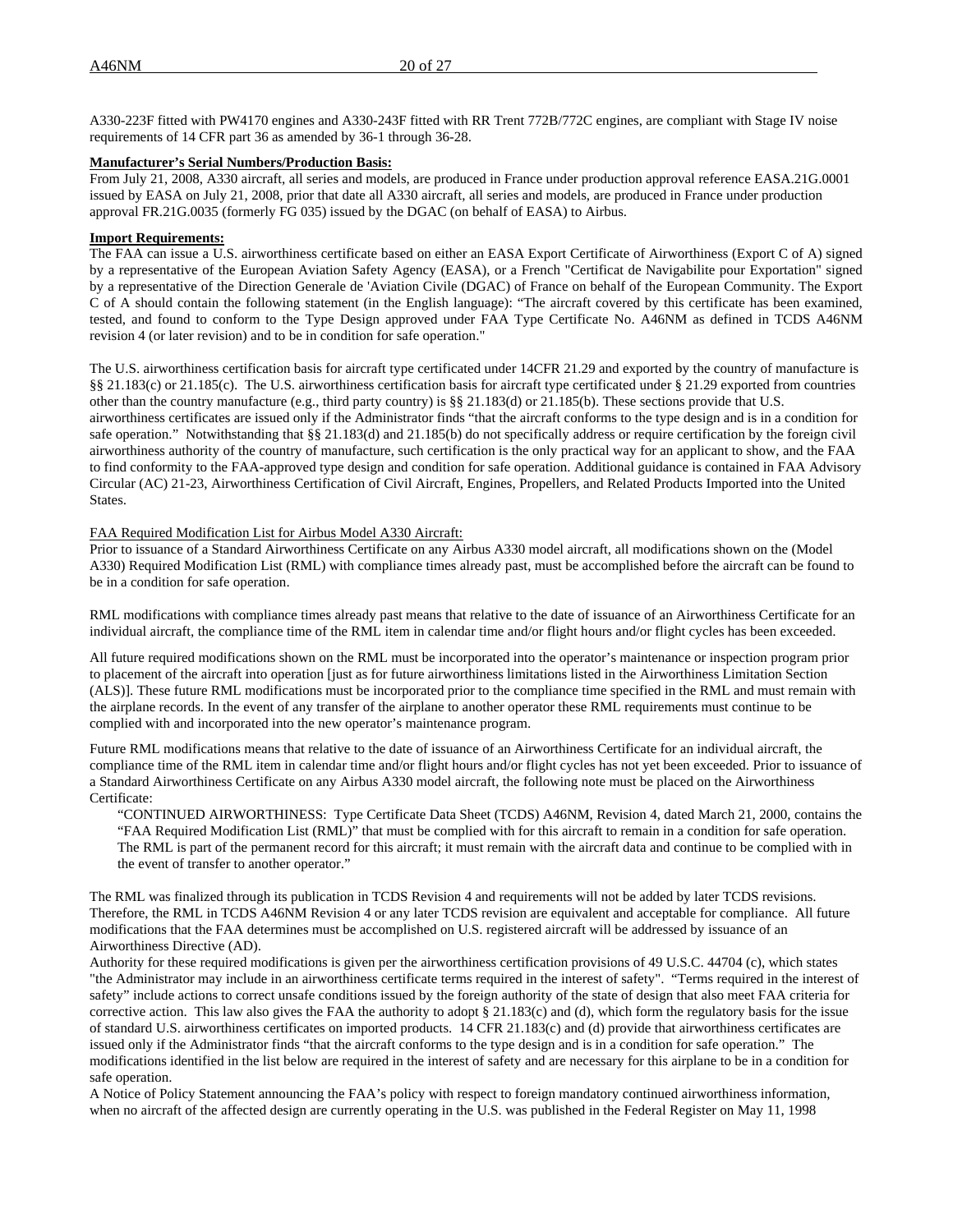# Alternative Methods of Compliance to an RML modification:

For each RML modification, an alternative method of compliance (AMOC) or adjustment of the compliance time may be used if approved by the Manager, International Branch, ANM-116, FAA Transport Airplane Directorate; 1601 Lind Avenue Southwest; Renton, Washington 98055; telephone (425) 227-1263; fax (425) 227-1149. Operators shall submit their request through an appropriate FAA Principle Maintenance Inspector, who may add comments and then send it to the Manager, International Branch.

#### FAA Compliance findings to the A330 RML:

The FAA has accepted:

(1) Model A330-323 aircraft in the Airbus as-delivered configuration for MSN 524 and on as compliant with the applicable modifications of the A330 RML. FAA acceptance is based on the Airbus statement to the FAA (ref. Airbus letter EAL G01M03003568 issue 2, dated June 24, 2003) that the RML modifications applicable to model A330-323 aircraft are either part of the FAA approved type design (ref. AI/EA-N 415.1630/99 Issue 1, dated July 20, 1999), required to be installed at aircraft delivery by DGAC/EASA AD, or required to be installed by Airbus on all A330-323 aircraft at time of delivery.

(2) Model A330-223 aircraft in the Airbus as-delivered configuration for MSN 343 and from MSN 609 and on as compliant with the applicable modifications of the A330 RML. FAA acceptance is based on the Airbus statement to the FAA (ref. Airbus letters EAL G03D0415493, dated July 9, 2004 and G01ME1249802 Issue 2, dated July 26, 2012) that the RML modifications applicable to model A330-223 aircraft are either part of the FAA approved type design (ref. AI/EA-N 415.1223/98 Issue 2, dated August 20, 1998), required to be installed at aircraft delivery by DGAC/EASA AD, or required to be installed by Airbus on all A330-223 aircraft at time of delivery. (3) Model A330-302 and -303 aircraft in the Airbus as-delivered configuration as compliant with the applicable modifications of the A330 RML. FAA acceptance is based on the Airbus statement to the FAA (ref. Airbus letter EAL G03D07012703 (for the -302) and EAL G03D07012712 (for the -303), each dated June 8, 2007) that the RML modifications applicable to model A330-302 and -303 aircraft are either part of the FAA approved type design (ref. EAL M05000400 and EAL M05000400; both at Issue 03 and dated May 2006), required to be installed at aircraft delivery by DGAC AD, or required to be installed by Airbus on all Model A330-302 and -303 aircraft at time of delivery.

(4) Model A330-202 aircraft in the Airbus as-delivered configuration (except for MSN's 205, 211, 269 and 272) as compliant with the applicable modifications of the A330 RML. FAA acceptance is based on the Airbus statement to the FAA (ref. Airbus letter EAL LR01M08013880, dated June 20, 2008) that the RML modifications applicable to model A330-202 aircraft are either part of the FAA approved type design (ref. AI/EA-N 415.0531/98 Issue 3, dated May 25, 1998), required to be installed at aircraft delivery by DGAC/EASA AD, or required to be installed by Airbus on all A330-202 aircraft at time of delivery.

(5) Model A330-243 aircraft in the Airbus as-delivered configuration (except for MSN's 248, 250, 251, 254, 261, 265, 271 and 276) as compliant with the applicable modifications of the A330 RML. FAA acceptance is based on the Airbus statement to the FAA (ref. Airbus letter EAL LR01M08019406, dated August 07, 2008) that the RML modifications applicable to model A330-243 aircraft are either part of the FAA approved type design (ref. AI/EA-N 415.2406/98 Issue 1, dated December 11, 1998), required to be installed at aircraft delivery by DGAC/EASA AD, or required to be installed by Airbus on all A330-243 aircraft at time of delivery. (6) Model A330-343 aircraft in the Airbus as-delivered configuration as compliant with the applicable modifications of the A330 RML. FAA acceptance is based on the Airbus statement to the FAA (ref. Airbus letter EAL\_LR01M10004733, dated March 03, 2010) that the RML modifications applicable to model A330-343 aircraft are either part of the FAA approved type design (ref. AIAI/EA-N 415.2027/99 Issue 1, dated October 22, 1999), required to be installed at aircraft delivery by DGAC/EASA AD, or required to be installed by Airbus on all A330-343 aircraft at time of delivery.

FAA Required Modification List(RML) for the Airbus Model A330 Aircraft:

The RML for the A330 is composed of items 1A through 40B as listed on the following pages.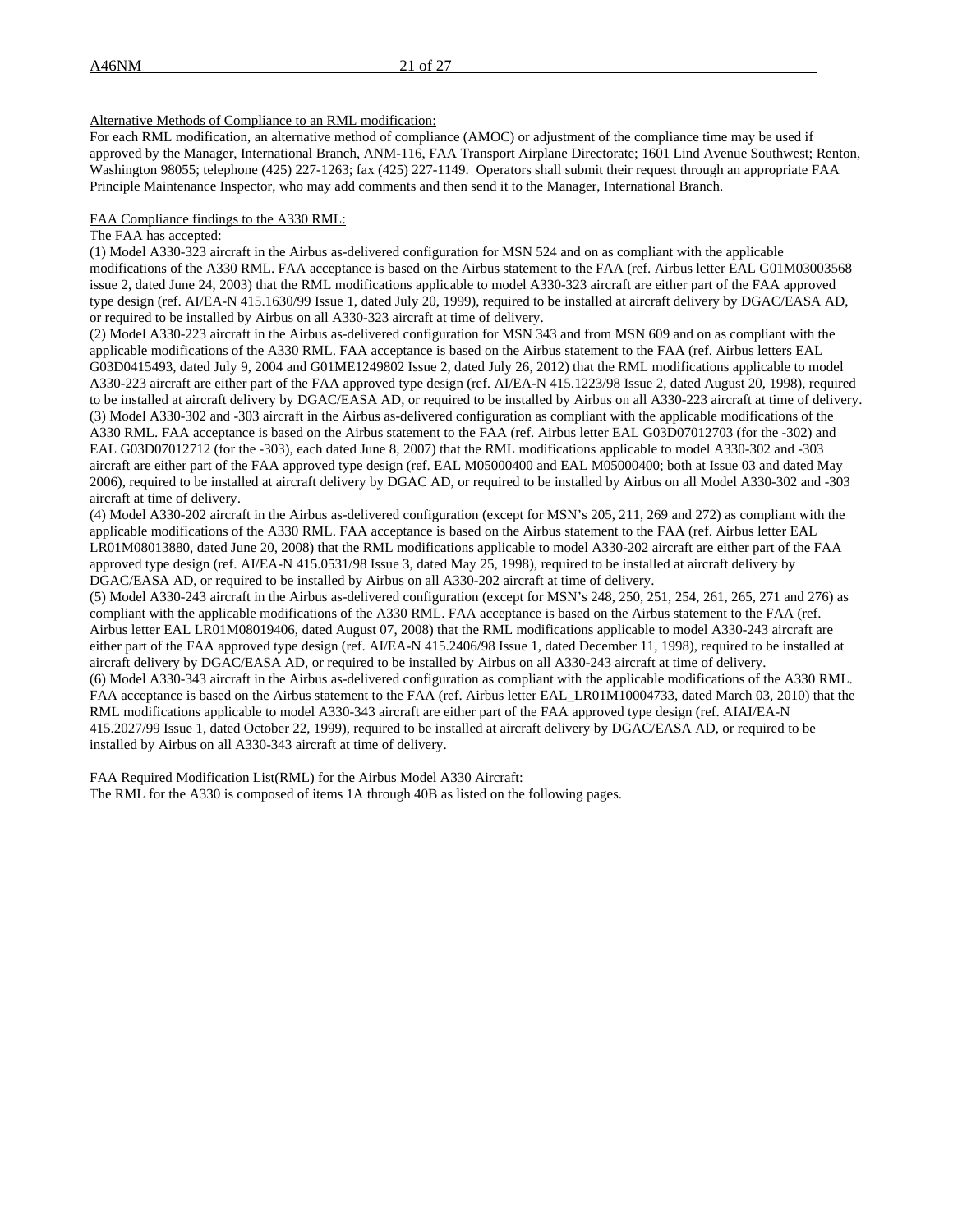| <b>RML</b><br># | DGAC CN#              | $\mathbf{Mod} \ \#$               | <b>Mandatory Action</b>                                                                             | <b>Applicable To:</b>                                                           | $S/B$ #                                   | $S/B$ REV(s)                                 | <b>Compliance Time</b>                                                                                                                                         |
|-----------------|-----------------------|-----------------------------------|-----------------------------------------------------------------------------------------------------|---------------------------------------------------------------------------------|-------------------------------------------|----------------------------------------------|----------------------------------------------------------------------------------------------------------------------------------------------------------------|
| 1A              | 1996-006-<br>024(B)R1 | 42409                             | FUSELAGE -<br>REINFORCE JOINT<br>AT FRAMES 48 - 53.2                                                | Airplanes without<br>mod 43475 or<br>without SB A330-<br>21-3027                | 53-3015                                   | 1 or higher                                  | Frames 53/53.1/53.2: Prior to<br>5800 total flight cycles. For<br>frames 48 to 52: Prior to<br>15600 total flight cycles.                                      |
| 1B              | 1996-006-<br>024(B)R1 | 42409                             | FUSELAGE -<br>REINFORCE JOINT<br>AT FRAMES 48 - 53.2                                                | Airplanes with<br>mod 43475 or<br>with SB A330-21-<br>3027                      | 53-3015                                   | 1 or higher                                  | Frames 53/53.1/53.2 prior to<br>5300 total flight cycles. For<br>frames 48 to 52 prior to<br>14100 total flight cycles.                                        |
| $\mathbf{2}$    | 1997-265-<br>056(B)R1 | N/A                               | <b>REVISE AMM</b><br><b>AIRWORTHINESS</b><br>LIMITS.                                                | ALL Model A330<br>Airplanes                                                     | AMM<br><b>CHAPTER</b><br>5                | 8 or higher                                  | Prior to C of A Issuance                                                                                                                                       |
| 3               | 1998-539-<br>088(B)   | N/A                               | <b>REPLACE</b><br><b>FRANKENJURA</b><br><b>EYE-END ON</b><br><b>ELEVATOR</b><br><b>SERVOCONTRLS</b> | ALL Model A330<br>Airplanes                                                     | <b>AOT 27-24</b>                          | 1 or higher                                  | Prior to 7/09/99 or C of A<br>Issuance; whichever occurs<br>later                                                                                              |
| 4               | 1999-111-<br>093(B)   | 45870 AND<br>46231 AND<br>46891   | <b>INSTALL WIRING</b><br>FOR E-BRAKE<br>SHUTOFF VALVE                                               | ALL Model A330<br>Airplanes                                                     | 29-3054<br><b>AND 32-</b><br>3083R2       | 3054: 0 or<br>higher<br>3083: 2 or<br>higher | Prior to 7/31/01 or C of A<br>Issuance; whichever occurs<br>later                                                                                              |
| 5               | 1999-123-<br>092(B)   | 43724, OR<br>44661, OR<br>44662   | <b>FLIGHT</b><br>MANAGEMENT<br><b>COMPUTER</b><br><b>REPLACEMENT</b>                                | ALL Model A330<br>Airplanes                                                     | 22-3011,<br>OR 22-<br>3009, OR<br>22-3010 | All SB's<br>revision 1<br>or higher          | Prior to 6/30/99 or C of A<br>Issuance; whichever occurs<br>later                                                                                              |
| 6               | 1999-142-<br>097(B)   | 46170,<br><b>OR</b><br>46596      | FLIGHT CONTROL<br><b>UNIT CHANGE</b>                                                                | Airplanes with<br>Mod. 44887 OR<br>with SB 22-3012                              | 22-3021,<br>OR 22-3020                    | 1 or higher                                  | Prior to 6/30/99 or C of A<br>Issuance; whichever occurs<br>later                                                                                              |
| 7               | 1999-144-<br>094(B)R1 | 45977                             | REPLACE RAT<br><b>ACTUATOR</b>                                                                      | Airplanes with<br><b>Sundstrand RAT</b>                                         | 29-3057                                   | 1 or higher                                  | Prior to 12/31/00 or C of A<br>Issuance; whichever occurs<br>later                                                                                             |
| 8               | 1999-331-<br>098(B)   | 42447                             | <b>REPLACE NLG</b><br><b>HINGE FITTING</b><br><b>BRACKETS</b>                                       | ALL Model A330<br>Airplanes                                                     | 52-3046                                   | 1 or higher                                  | Prior to 01/21/01 or C of A<br>Issuance; whichever occurs<br>later                                                                                             |
| <b>9A</b>       | 1999-350-<br>100(B)R1 | 46904,<br>$\mathbf{AND}$<br>46905 | REPLACE PIVOT<br>PINS & BELLCRANK<br><b>ASSEMBLIES</b>                                              | $-202, -223, -243, -$<br>323, -343                                              | 32-3095                                   | 1 or higher                                  | The Later of (a) and (b):<br>(a) Prior to 4800 total flight<br>cycles or within 5 years since<br>new; which ever occurs first;<br>and<br>(b) Prior to 06/08/01 |
| 9B              | 1999-350-<br>100(B)R1 | 46902,<br><b>AND</b><br>46903     | REPLACE PIVOT<br>PINS & BELLCRANK<br><b>ASSEMBLIES</b>                                              | ALL Model A330<br>Airplanes                                                     | 32-3096                                   | 1 or higher                                  | Prior to $10$ years since new or<br>C of A Issuance; whichever<br>occurs later                                                                                 |
| 9C              | 1999-350-<br>100(B)R1 | 46904,<br><b>AND</b><br>46905     | REPLACE PIVOT<br>PINS & BELLCRANK<br><b>ASSEMBLIES</b>                                              | $-301, -321, -322, -$<br>341, -342                                              | 32-3095                                   | 1 or higher                                  | The Later of (a) and (b):<br>(a) Prior to 6500 total flight<br>cycles or within 5 years since<br>new; which ever occurs first;<br>and<br>(b) Prior to 06/08/01 |
| 10A             | 1999-406-<br>103(B)   | 45307                             | <b>REPLACE</b><br><b>HORIZONTAL</b><br><b>HYDRAULIC</b><br><b>BRACKET</b>                           | All Airplanes,<br>except -202, with<br>mod 43475 OR<br>with SB 21-3027          | 53-3088                                   | 0 or higher                                  | Prior to 7880 total flight<br>cycles or 30700 total flight<br>hrs; whichever occurs first                                                                      |
| 10B             | 1999-406-<br>103(B)   | 45307                             | <b>REPLACE</b><br><b>HORIZONTAL</b><br><b>HYDRAULIC</b><br><b>BRACKET</b>                           | All Airplanes,<br>except -202,<br>without mod<br>43475 OR without<br>SB 21-3027 | 53-3088                                   | 0 or higher                                  | Prior to 8620 total flight<br>cycles or 33600 total flight<br>hrs; whichever occurs first                                                                      |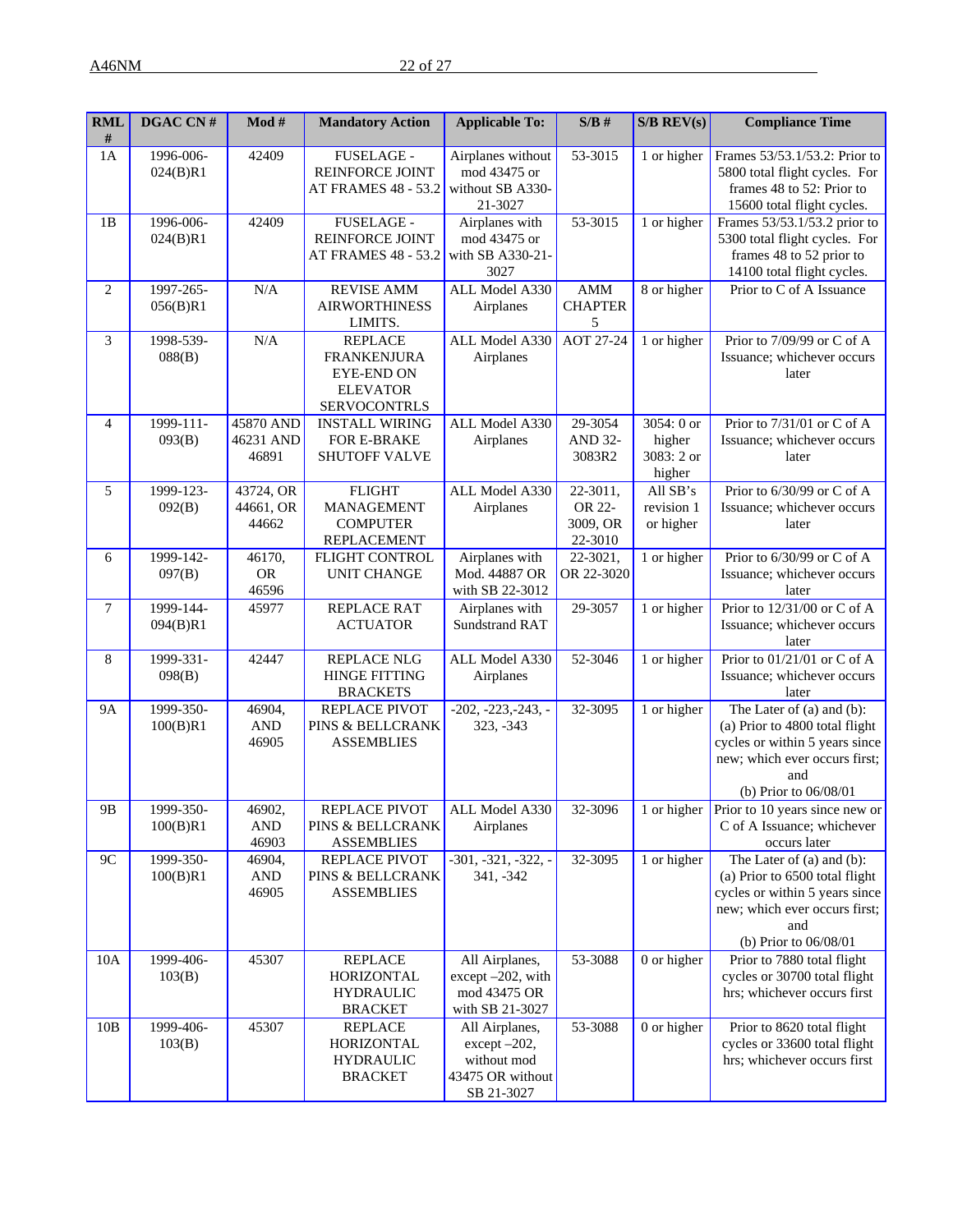| 10C | 1999-406-<br>103(B)                      | 45307                                                   | <b>REPLACE</b><br>HORIZONTAL<br><b>HYDRAULIC</b><br><b>BRACKET</b>              | $-202$                                                                                        | 53-3088                                                                                         | 0 or higher                                                                      | Prior to 8540 total flight<br>cycles or 33300 total flight<br>hrs, whichever occurs first   |
|-----|------------------------------------------|---------------------------------------------------------|---------------------------------------------------------------------------------|-----------------------------------------------------------------------------------------------|-------------------------------------------------------------------------------------------------|----------------------------------------------------------------------------------|---------------------------------------------------------------------------------------------|
| 11  | 1999-442-<br>104(B)                      | 46820,<br><b>OR</b><br>46865                            | PASSENGER/ CREW<br><b>DOOR FRAME</b><br><b>LININGS</b>                          | <b>ALL Airplanes</b><br>with mod 44461<br><b>OR</b><br>44462 OR 44463<br>OR 44464 OR<br>44465 | 25-3096                                                                                         | 1 or higher                                                                      | Prior to 11/03/05 or C of A<br>Issuance; whichever occurs<br>later                          |
| 12A | 1999-449-<br>105(B)                      | 45899                                                   | <b>REINFORCE FRAME</b><br>40                                                    | $-202, -223$                                                                                  | 53-3093                                                                                         | 2 or higher                                                                      | Prior to 9700 Total flight<br>cycles or 28800 total flight<br>hours; whichever occurs first |
| 12B | 1999-449-<br>105(B)                      | 45899                                                   | <b>REINFORCE FRAME</b><br>40                                                    | $-301, -321, -322,$<br>$-341, -342$                                                           | 53-3093                                                                                         | 1 or higher                                                                      | Prior to 7320 total flight<br>cycles or 26130 total flight<br>Hours; whichever occurs first |
| 13  | 1999-508-<br>106(B)                      | 41652,<br><b>OR</b><br>43904                            | <b>MODIFY LOWER</b><br><b>SECTIONS OF</b><br><b>FRAME 48 TO 53.2</b>            | ALL Model A330<br>Airplanes                                                                   | 53-3062                                                                                         | 0 or higher                                                                      | Prior to 2300 Total flight<br>cycles or C of A Issuance;<br>whichever occurs later          |
| 14  | 95-053-<br>009(B)R3                      | 44049                                                   | <b>REPLACE</b><br><b>HYDRAULIC SENSE</b><br><b>LINES</b>                        | Airplanes<br>equipped with PW<br>model 4164 or<br>4168 engines                                | 29-3019                                                                                         | 1 or higher                                                                      | Prior to 10/31/97 or C of A<br>Issuance; whichever occurs<br>later                          |
| 15  | $95 - 248 - 022(B)$                      | 42607                                                   | MOD - FUSELAGE<br>STRINGER 39                                                   | ALL Model A330<br>Airplanes                                                                   | 53-3021                                                                                         | 0 or higher                                                                      | Prior to 3800 total flight<br>cycles                                                        |
| 16  | $96-106-030(B)$                          | 41849 OR<br>43364                                       | <b>AFT CARGO</b><br><b>COMPARTMENT</b><br><b>DOOR</b>                           | ALL Model A330<br>Airplanes                                                                   | 52-3023                                                                                         | 0 or higher                                                                      | Prior to 6000 total flight<br>cycles                                                        |
| 17  | 96-134-<br>031(B)R2 AND<br>97-266-057(B) | [45271];<br>OR [44143<br>AND SB-<br>A330-32-<br>3070R0] | <b>LANDING GEAR</b><br>FREE FALL<br><b>EXTENSION</b><br><b>ELECTRIC CIRCUIT</b> | ALL Model A330<br>Airplanes                                                                   | $[32 -$<br>3048R3]<br><b>OR</b><br>$[32 -$<br>3048R0, R1<br>or R <sub>2</sub> AND<br>32-3070R0) | $-3048:3$ or<br>higher, OR<br>3048:<br>$0,1,$ or $2$<br>AND 3070:<br>0 or higher | Prior to 3/23/99 or C of A<br>Issuance; whichever occurs<br>later                           |
| 18  | 96-136-<br>032(B)R1                      | 43689 AND<br>44603                                      | <b>ELECTRICAL</b><br>POWER-APU FUEL<br><b>PUMPS ELEC</b><br><b>SUPPLY</b>       | ALL Model A330<br>Airplanes                                                                   | 28-3041                                                                                         | 3 or higher                                                                      | Prior to $3/1/98$ or C of A<br>Issuance; whichever occurs<br>later                          |
| 19  | 96-159-<br>033(B)R2                      | 44173,<br><b>OR</b><br>44237                            | MLG- SHORTENING<br><b>MECHANISM</b><br><b>BELLCRANK</b>                         | ALL Model A330<br>Airplanes<br>without Mod<br>43029 installed                                 | 32-3047                                                                                         | 2 or higher                                                                      | Prior to 1/07/99 or C of A<br>Issuance; whichever occurs<br>later                           |
| 20  | 96-184-<br>036(B)R2                      | 46558                                                   | ICE PROTECTION-<br>WING ANTI ICE<br><b>VALVES</b>                               | ALL Model A330<br>Airplanes                                                                   | S/B 30-<br>3020                                                                                 | $-3020:$<br>0 or higher                                                          | Prior to C of A Issuance                                                                    |
| 21  | $97-004-041(B)$                          | 43697,<br><b>OR</b><br>43761                            | REAR FUSELAGE<br>CARGO DOOR<br><b>FRAME</b>                                     | ALL Model A330<br>Airplanes                                                                   | 53-3048                                                                                         | 0 or higher                                                                      | Prior to 7000 total flight<br>cycles                                                        |
| 22  | 97-154-<br>049(B)R1                      | 44457 AND<br>45022                                      | RADIO ANTENNA<br><b>ALTIMETER</b><br>"THOMSON"                                  | ALL Model A330<br>Airplanes fitted<br>with Radio<br>Altimeter P/N<br>9599-607-19501           | 34-3044<br>AND<br>21-3053<br>AND<br>92-3017                                                     | All S/Bs:<br>0 or higher                                                         | Prior to 10/31/98 or C of A<br>Issuance; whichever occurs<br>later                          |
| 23  | $97-178-051(B)$                          | 44918                                                   | A/C RAM AIR<br><b>OUTLET DUCT</b>                                               | ALL Model A330<br>Airplanes                                                                   | 21-3059                                                                                         | 0 or higher                                                                      | Prior to 6/30/98 or C of A<br>Issuance; whichever occurs<br>later                           |
| 24  | 97-179-052(B)                            | 45088, OR<br>45087                                      | <b>FWD FLAP TRACKS</b>                                                          | ALL Model A330<br>Airplanes                                                                   | 57-3048                                                                                         | 1 or higher                                                                      | Prior to 3500 total flight<br>hours                                                         |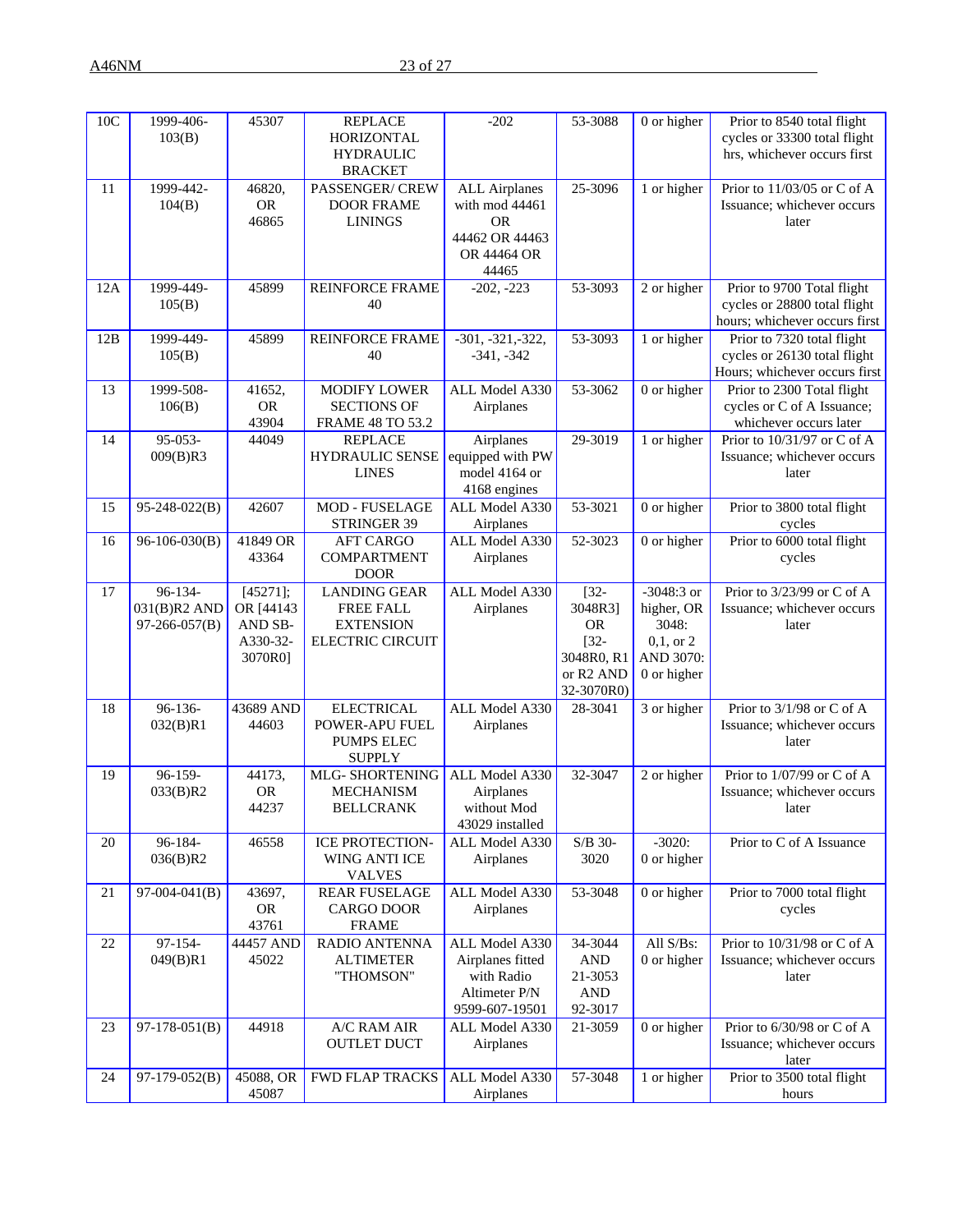A46NM 24 of 27

| 25  | $97-204-053(B)$     | 41856,<br><b>OR</b><br>45224                                                         | <b>FWD FUSELAGE-</b><br><b>REINFORCE</b><br>DBLR/OUTFLOW<br><b>VALVE</b> | ALL Model A330<br>Airplanes                                                            | 53-3084                                     | 0 or higher                                      | Prior to 7500 total flight<br>cycles                                                      |
|-----|---------------------|--------------------------------------------------------------------------------------|--------------------------------------------------------------------------|----------------------------------------------------------------------------------------|---------------------------------------------|--------------------------------------------------|-------------------------------------------------------------------------------------------|
| 26  | 97-361-<br>058(B)R2 | 44511 AND<br>41671                                                                   | MLG-SHORTENING<br><b>MECHANISM</b><br><b>BELLCRANK BOLTS</b>             | ALL Model A330<br>Airplanes without<br>Mod<br>43029 installed                          | 32-3056                                     | 1 or higher                                      | Prior to12000 total flight<br>cycles on the MLG                                           |
| 27  | 97-386-060(B)       | 45077<br><b>OR</b><br>45564                                                          | HOT TRANSFO-<br><b>RECTIFIERS</b><br><b>OPERATION</b>                    | ALL Model A330<br>Airplanes                                                            | 24-3019                                     | 1 or higher                                      | Prior to 12/31/98 or C of A<br>Issuance; whichever occurs<br>later                        |
| 28  | 98-022-<br>062(B)R1 | 46115                                                                                | PNEUMATIC LEAK<br><b>DETECTION</b><br><b>SYSTEM WIRING</b>               | ALL Model A330<br>Airplanes                                                            | AOT 36-04<br><b>OR</b><br>SB 36-3012        | AOT: 0 or<br>higher<br>$-3012:$<br>$0$ or higher | Prior to 12/16/98 or C of A<br>Issuance; whichever occurs<br>later                        |
| 29  | 98-023-063(B)       | 43441,<br><b>OR</b><br>41848                                                         | <b>CENTER FUSELAGE</b><br><b>REINFORCE FR</b><br>53.3/53.5               | ALL Model A330<br>Airplanes with<br>Mod. 40161                                         | 53-3039                                     | 1 or higher                                      | Prior to 10000 total flight<br>cycles                                                     |
| 30  | 98-024-064(B)       | 44360,<br><b>OR</b><br>44440                                                         | <b>REINFORCE KEEL</b><br>ANGLE OF FRONT<br>SPAR FR40                     | All Airplanes with<br>Mod. 41652                                                       | 57-3046                                     | 0 or higher                                      | Prior to 4000 total flight<br>cycles                                                      |
| 31  | 98-098-065(B)       | [42351AND<br>42353 AND<br>43438]; OR<br>41848                                        | <b>REINFORCE</b><br>DOORFRAMES/<br><b>EMERGENCY EXITS</b>                | Airplanes with<br>Mod. 40161                                                           | 53-3023                                     | 0 or higher                                      | Prior to 10000 total flight<br>cycles                                                     |
| 32  | 98-099-066(B)       | 42969 AND<br>45580                                                                   | <b>FUEL</b><br><b>DENSITOMETERS -</b><br>ATA 28                          | ALL Model A330<br>Airplanes                                                            | 28-3044R1<br>OR 28-3053<br>and<br>28-3044R0 | 3044:1 or<br>higher<br>3053: 0 or<br>higher      | Prior to 6 Years since new                                                                |
| 33  | 98-101-068(B)       | 43306                                                                                | MODIFY DOOR<br><b>STOP FITTING ON</b><br>PASS DOORS                      | ALL Model A330<br>Airplanes                                                            | 53-3044                                     | 1 or higher                                      | Prior to 10000 total flight<br>cycles                                                     |
| 34  | 98-268-<br>073(B)R1 | 45534                                                                                | <b>REPLACE MLG</b><br><b>DOOR</b>                                        | All Airplanes with<br>MLG door S/N<br>AA1001 to<br>AA1196; or<br>SPAA001 to<br>SPAA015 | 52-3049                                     | 0 or higher                                      | Prior to 2/18/00 or C of A<br>Issuance; whichever occurs<br>later                         |
| 35  | 98-291-074(B)       | 44030,<br><b>OR</b><br>43761                                                         | <b>REINFORCE FRAME</b><br><b>65 REAR FUSELAGE</b>                        | <b>ALL Model</b><br>A330-300<br>Airplanes                                              | 53-3058                                     | 2 or higher                                      | Prior to 10000 total flight<br>cycles                                                     |
| 36  | $98-352-076(B)$     | 46416                                                                                | MOD MLG O/B PIN /<br><b>BRAKE ROD TO</b><br><b>MAIN STRUT</b>            | ALL Model A330<br>Airplanes                                                            | 32-3084                                     | 2 or higher                                      | Prior to 1/19/99 or C of A<br>Issuance; whichever occurs<br>later                         |
| 37  | 98-454-082(B)       | [43577];<br>OR [41652<br><b>AND</b><br>44440]; OR<br>[41652]<br><b>AND</b><br>44360] | <b>LOWER KEELBEAM</b><br>FITTING/FWD<br><b>LOWER SHELL</b>               | ALL Model A330<br>Airplanes                                                            | 57-3032                                     | 3 or higher                                      | Prior to 6600 Total flight<br>cycles or 21800 Total Flight<br>Hrs, whichever occurs first |
| 38A | 98-484-<br>081(B)R1 | 46472                                                                                | REPLACE PIVOT<br>PINS OF SLIDE<br><b>LOCKING</b><br><b>MECHANISM</b>     | All Airplanes with<br>44860 (Type 1<br>Emerg Exits)                                    | 52-3050                                     | 1 or higher                                      | Prior to 3/12/00 or C of A<br>Issuance; whichever occurs<br>later                         |
| 38B | 98-484-<br>081(B)R1 | 46471                                                                                | REPLACE PIVOT<br>PINS OF SLIDE<br><b>LOCKING</b><br><b>MECHANISM</b>     | All Airplanes with<br>44330 (Mid & Aft<br>Pax Doors)                                   | 52-3050                                     | 1 or higher                                      | Prior to 3/12/00 or C of A<br>Issuance; whichever occurs<br>later                         |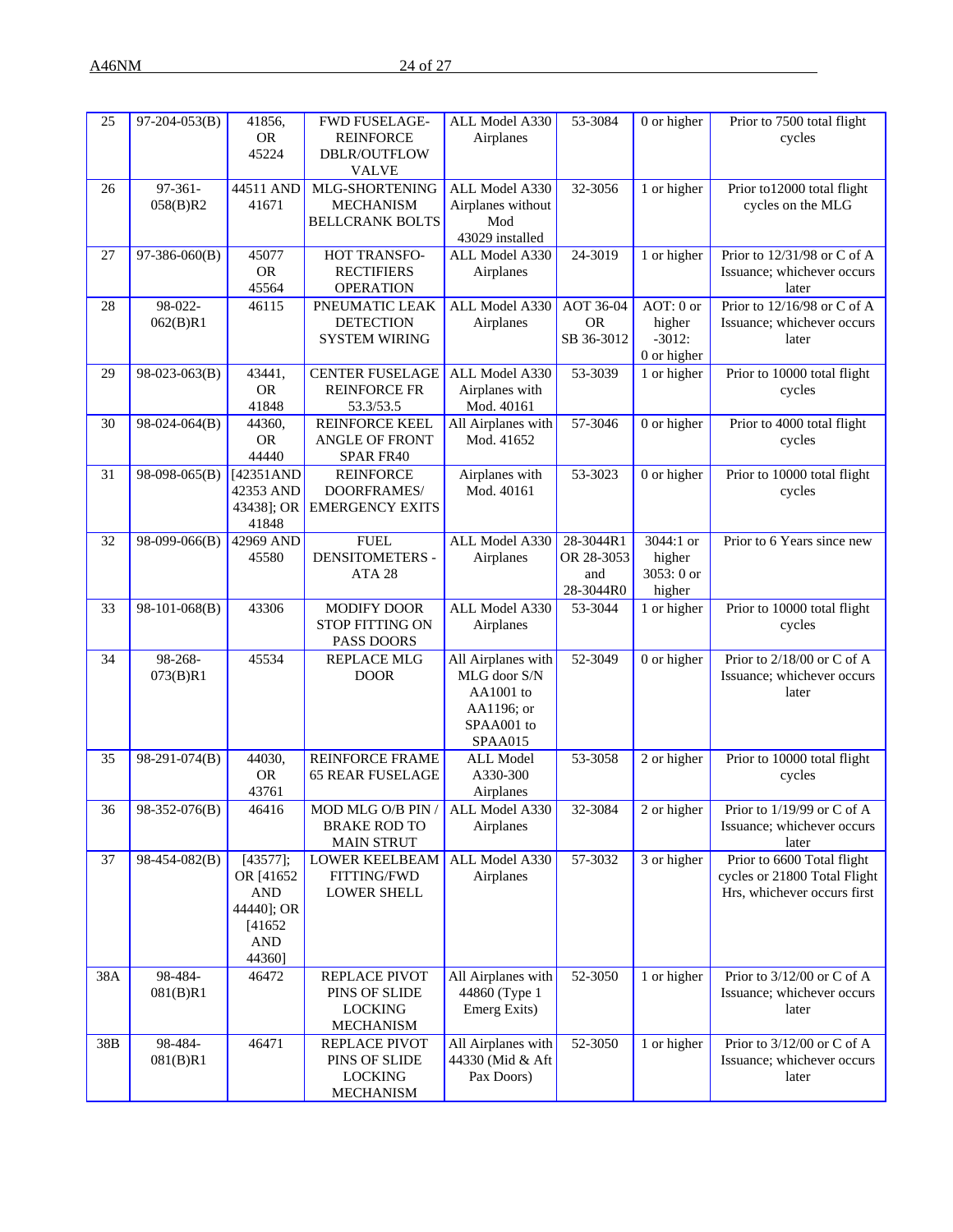| 38C | 98-484-         | 46473          | <b>REPLACE PIVOT</b>  | All Airplanes with | 52-3050 | 1 or higher | Prior to $3/12/00$ or C of A  |
|-----|-----------------|----------------|-----------------------|--------------------|---------|-------------|-------------------------------|
|     | 081(B)R1        |                | <b>PINS OF SLIDE</b>  | 44332 (Type A)     |         |             | Issuance; whichever occurs    |
|     |                 |                | <b>LOCKING</b>        | Emerg Exits)       |         |             | later                         |
|     |                 |                | <b>MECHANISM</b>      |                    |         |             |                               |
| 39  | $98-507-085(B)$ | $[45090]$ , OR | REPLACE-              | ALL Model A330     | 52-3048 | 1 or higher | Prior to $12/16/01$ or C of A |
|     |                 | $[45155]$ , OR | <b>DIAPHRAGM FOR</b>  | Airplanes          |         |             | Issuance; whichever occurs    |
|     |                 | $[45197]$ , OR | <b>EMERGENCY</b>      |                    |         |             | later                         |
|     |                 | $[45904]$ , OR | <b>ACTUATOR</b>       |                    |         |             |                               |
|     |                 | $[45904$ and   |                       |                    |         |             |                               |
|     |                 | 459051         |                       |                    |         |             |                               |
| 40A | 98-538-         | 46353          | <b>MODIFY DOOR</b>    | All Airplanes with | 52-3051 | 1 or higher | Prior to $3/31/00$ or C of A  |
|     | 087(B)R1        |                | <b>STAY MECHANISM</b> | 44332 (Type A)     |         |             | Issuance; whichever occurs    |
|     |                 |                | <b>EMERG EXITS</b>    | Emerg Exits)       |         |             | later                         |
| 40B | 98-538-         | 46352          | <b>MODIFY DOOR</b>    | All Airplanes with | 52-3051 | 1 or higher | Prior to $3/31/00$ or C of A  |
|     | 087(B)R1        |                | <b>STAY MECHANISM</b> | 44330 (Mid & Aft)  |         |             | Issuance; whichever occurs    |
|     |                 |                | <b>MID/AFT EXITS</b>  | Pax Doors)         |         |             | later                         |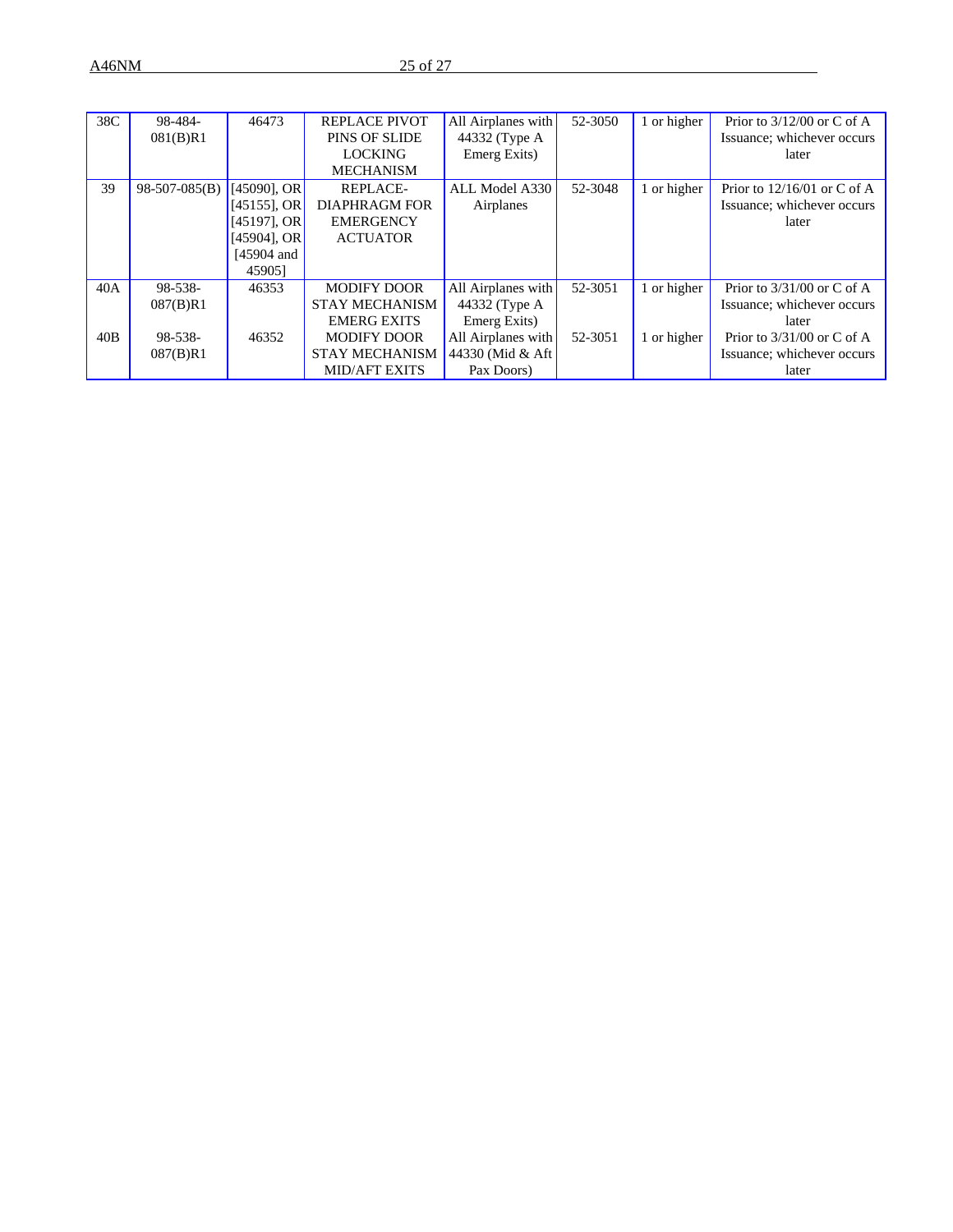**Hydraulic Fluids:** Type IV - Specification NSA 30.7110

# **Auxiliary Power Unit (APU):**

| Garrett Airesearch         | GTCP 331-350C (Specification 31-7677A) |
|----------------------------|----------------------------------------|
| Maximum Allowable Speed    | $(107\%)$ 41,730 RPM                   |
| Maximum Gas Temperature:   |                                        |
| Turbine Outlet Temperature | 650 °C                                 |
| <b>Starting</b>            | 1250 °C                                |

Approved oils: See report GT-7800 or APU Maintenance Manual.

**Tires:** Refer to Service Bulletin (SB) A330-32-3004.

#### **SERVICE INFORMATION:**

Each of the documents listed below that contain a statement that it is approved by the European Aviation Safety Agency (EASA) - or for approvals made before September 28, 2003 - by the DGAC France, are accepted by the FAA and are considered FAA approved. Additionally, approvals issued by Airbus under the authority of EASA approved Design Organization EASA.21J.031 - or for approvals made before September 28, 2003 - under the authority of by DGAC Design Organization Approval No. C01 or JAA Design Organization Approval No. F.JA.02 are considered FAA approved. These approvals pertain to the type design only.

- 
- Airbus Service Bulletins, except as noted below,<br>• Vendor manuals referenced in Airbus service bulletins<br>• US version of Aircraft flight manuals, • Vendor manuals referenced in Airbus service bulletins
- -

• Repair Instructions.

Design changes that are contained in Airbus Service Bulletins and that are classified as Level 1 Major in accordance with the Technical implementation procedures for airworthiness and environmental certification between the FAA of the USA and the EASA of the European Union must be approved by the FAA.

#### **GENERAL NOTES: (All Models of A330 Series Airplanes)**

| Note 1: | A current Weight and Balance report including list of the equipment included in the certificated empty weight, and<br>loading instructions, when necessary, must be provided for each aircraft at the time of original airworthiness<br>certification and at all times thereafter. Refer to Documents 00G080A0006/C2S for A330-200 and A330-200F series<br>aircraft and 00G080A0006/C3S for A330-300 series aircraft.                                                                                                                                                                                                                                                                                                                                                                                                                                                                                                                                                                                                                                                                                                                                                                                                                                                                       |
|---------|---------------------------------------------------------------------------------------------------------------------------------------------------------------------------------------------------------------------------------------------------------------------------------------------------------------------------------------------------------------------------------------------------------------------------------------------------------------------------------------------------------------------------------------------------------------------------------------------------------------------------------------------------------------------------------------------------------------------------------------------------------------------------------------------------------------------------------------------------------------------------------------------------------------------------------------------------------------------------------------------------------------------------------------------------------------------------------------------------------------------------------------------------------------------------------------------------------------------------------------------------------------------------------------------|
| Note 2: | All placards required by either the AFM, the applicable operating rules, or the certification basis must be installed in<br>the airplane.                                                                                                                                                                                                                                                                                                                                                                                                                                                                                                                                                                                                                                                                                                                                                                                                                                                                                                                                                                                                                                                                                                                                                   |
| Note 3: | Instructions For Continued Airworthiness required under § 21.50:<br>Initial minimum maintenance requirements and their frequencies to be used in the development of an approved<br>$\bullet$<br>maintenance programme for the aircraft:<br>A330 Maintenance Review Board Report (Certification Document 00G050A0002/C01) approved by the<br>٠<br>FAA:<br>Instructions for Continued Airworthiness and airworthiness limitations :<br>$\bullet$<br>Instructions and airworthiness limitations applicable to Safe Life Airworthiness Limitation Items (SL ALI)<br>٠<br>are provided in the A330 Airworthiness Limitations Section (ALS) Part 1.<br>Instructions and airworthiness limitations applicable to Damage Tolerant Airworthiness Limitation Items<br>٠<br>(DT ALI) are provided in the A330 Airworthiness Limitations Section (ALS) Part 2.<br>Certification Maintenance Requirements (CMR's) are provided in the A330 Airworthiness Limitations<br>٠<br>Section (ALS) Part 3.<br>Instructions and airworthiness limitations applicable to Aging Systems Maintenance (ASM) are provided<br>٠<br>in the A330 Airworthiness Limitations Section (ALS) Part 4.<br>Fuel Airworthiness Limitations (FAL) are provided in the A330 Airworthiness Limitations Section (ALS)<br>٠<br>Part 5. |
| Note:   | Compliance with the FAA Required Modification List for Airbus Model A330 Aircraft as included under the<br>Import Requirements section of TCDS Revision 4, dated March 21, 2000 or later TCDS revision, is necessary for an<br>A330 aircraft to be found in a condition for safe operation. The FAA has accepted:                                                                                                                                                                                                                                                                                                                                                                                                                                                                                                                                                                                                                                                                                                                                                                                                                                                                                                                                                                           |